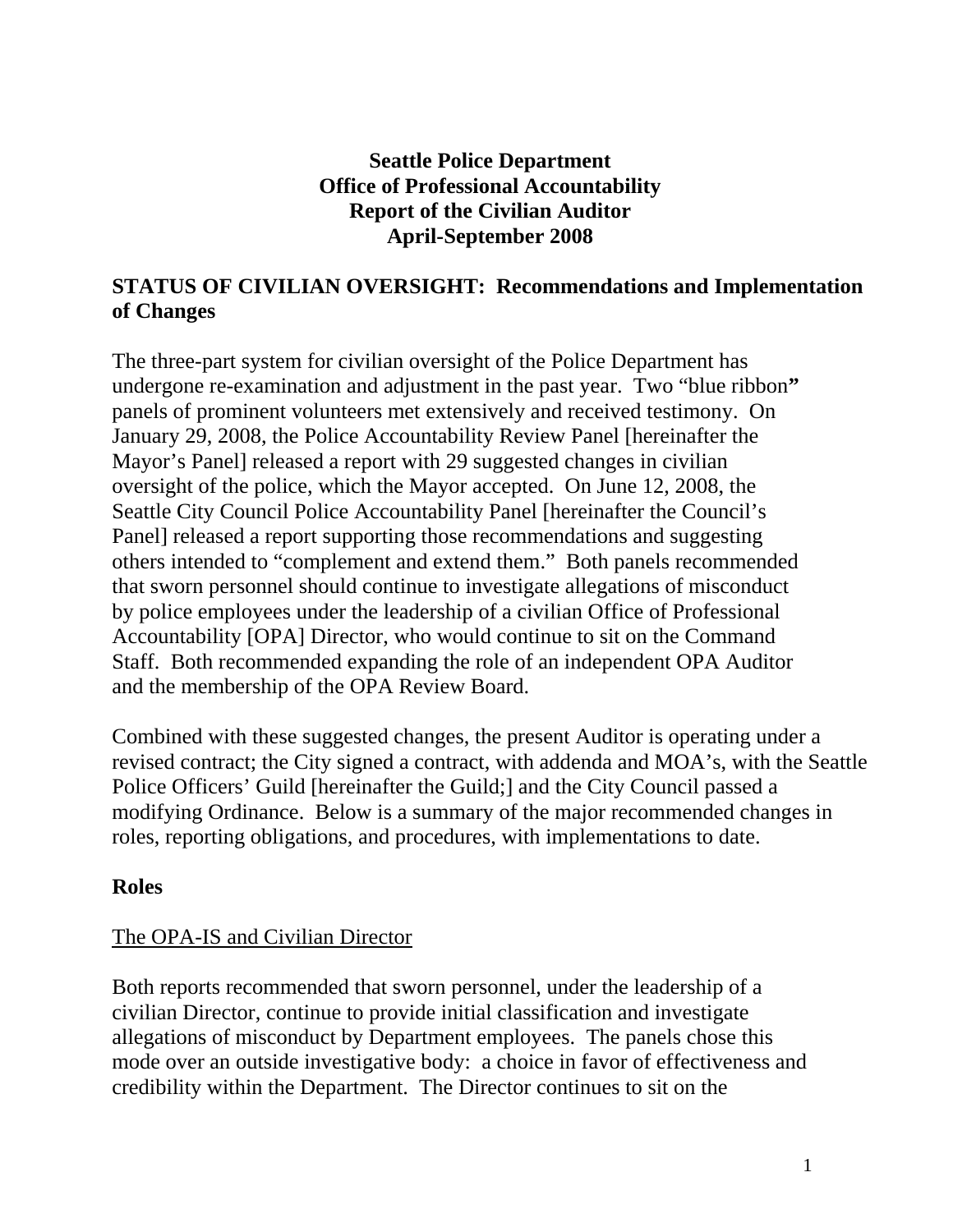Command Staff and to recommend policy changes at that level. The Mayor's Panel recommended that the Director should attend "disciplinary" or so-called *Loudermill* "due process hearings," which are meetings of the employee with the Chief when a sustained finding and discipline are proposed. This change has been implemented by the new Ordinance and in practice. The Panel also recommended that the Director have control of the OPA budget. Under the new Ordinance, the Director makes recommendations regarding the OPA budget directly to the Mayor and the Council. It was also recommended that the Director have authority, in consultation with the Chief, to select and transfer OPA staff. This was the practice prior to the Panel's recommendation and continues.

There were two negative precautions: the Director should not have worked for the City in the preceding ten years and should not become a member of the Firearms Review Board. So far these recommended prohibitions have not been an issue.

The Director was advised to document all correspondence and substantive interactions with the Auditor and Review Board relating to the disciplinary process. This was and is the practice.

The Mayor's Panel suggested that the Chief appoint a high-ranking ethics officer who can provide advice and guidance to employees on issues of professional conduct. The Chief appointed a "Captain of Ethics and Professional Responsibility," in April 2008. The initial and primary focus is on ethical decision-making and the exercise of discretion "… in dealing with arrest, search, and seizure." The Captain is to serve as a Department resource for best practices on issues such as "…immigration policy; race and social justice; and racial profiling…."

The Council Panel recommended that "at least one third of the officers assigned to work at OPA should be detectives." All but one of the investigators of OPA-IS are detective sergeants, meaning they have passed qualifications for detective.

#### Role of the Auditor

In contrast to the last "blue ribbon panel" five years ago, which advised the City to abolish the Auditor position, both the Mayor's and Council's Panels recommended expansion of the role, continued as a civilian outside the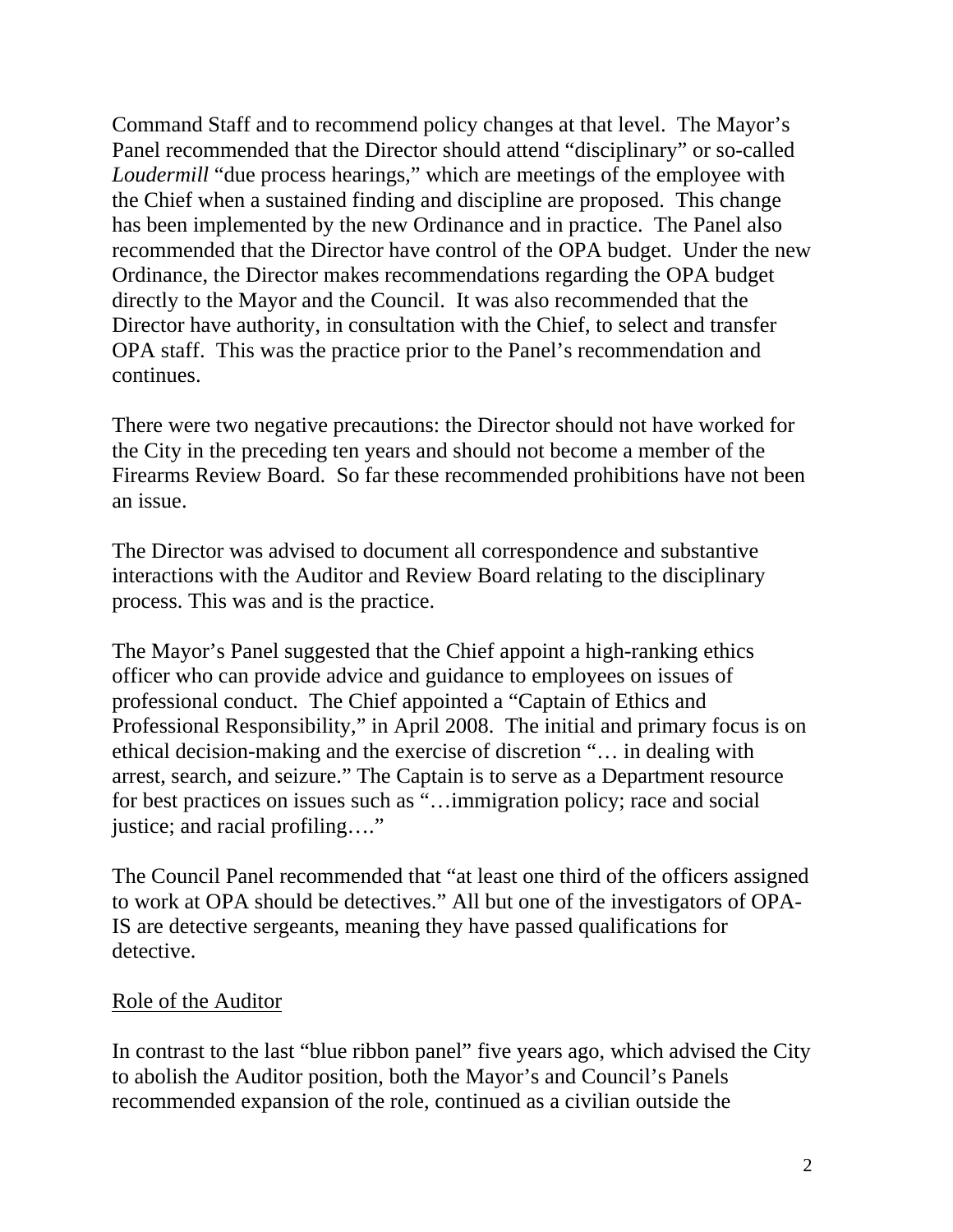Department, doing real-time review of investigations. The Mayor's Panel opined that the Auditor's responsibilities "…should be increased beyond its current part-time independent contractor status." The commentaries regarding this new role and a recommended report on the Department's relationship with communities of color suggested that the Auditor review substantive policies and procedures beyond the OPA, to include the Firearms Review Board, the Police Intelligence Auditor, and "…issues of training, allocation of resources among precincts or squads, deployment and use of lethal and less-lethal weapons, policing approaches and enforcement policies." While the Mayor adopted and the Guild agreed generally to an expanded Auditor role, the job crafted so far has a more narrow focus -- on the OPA and on policies and procedures that relate to investigation of alleged misconduct. The term of this Auditor has been extended, subject to Council confirmation, until April 10, 2009. A modified contract explicitly authorizes critical review of outcomes; requires reporting on implementation of recommended changes in oversight, provides for quarterly meetings with the Director and Review Board, and coordination of in-depth reviews of "substantive policies, procedures and/or training that impact police accountability and/or the disciplinary system."

Although not endorsing a Department-wide inspector, the Mayor approved a larger role in review of policy and practice by requesting the Auditor to examine obstruction arrests where no further charges resulted. The Auditor reviewed 76 such cases from the past two and a half years and published a report in early October.

The City Council passed an Ordinance that also expands the powers of the Auditor, by giving him/her the authority to order rather than merely suggest additional investigation and assuring that all OPA records will be available.

#### Role of the OPA Review Board

The same Ordinance expanded the membership of the volunteer civilian Review Board to seven members of diverse backgrounds, tasked to review the complaint handling process as a whole, particularly its fairness, thoroughness and timeliness; advise the City and Department on policies and practices related to accountability and professional conduct; and organize and conduct public outreach focused on the complaint handling process and the professional conduct of police officers. The Mayor's Panel recommended the Board conduct at least four public hearings and/or community "listening sessions" each year. As well as being the primary link with the public, the Board is asked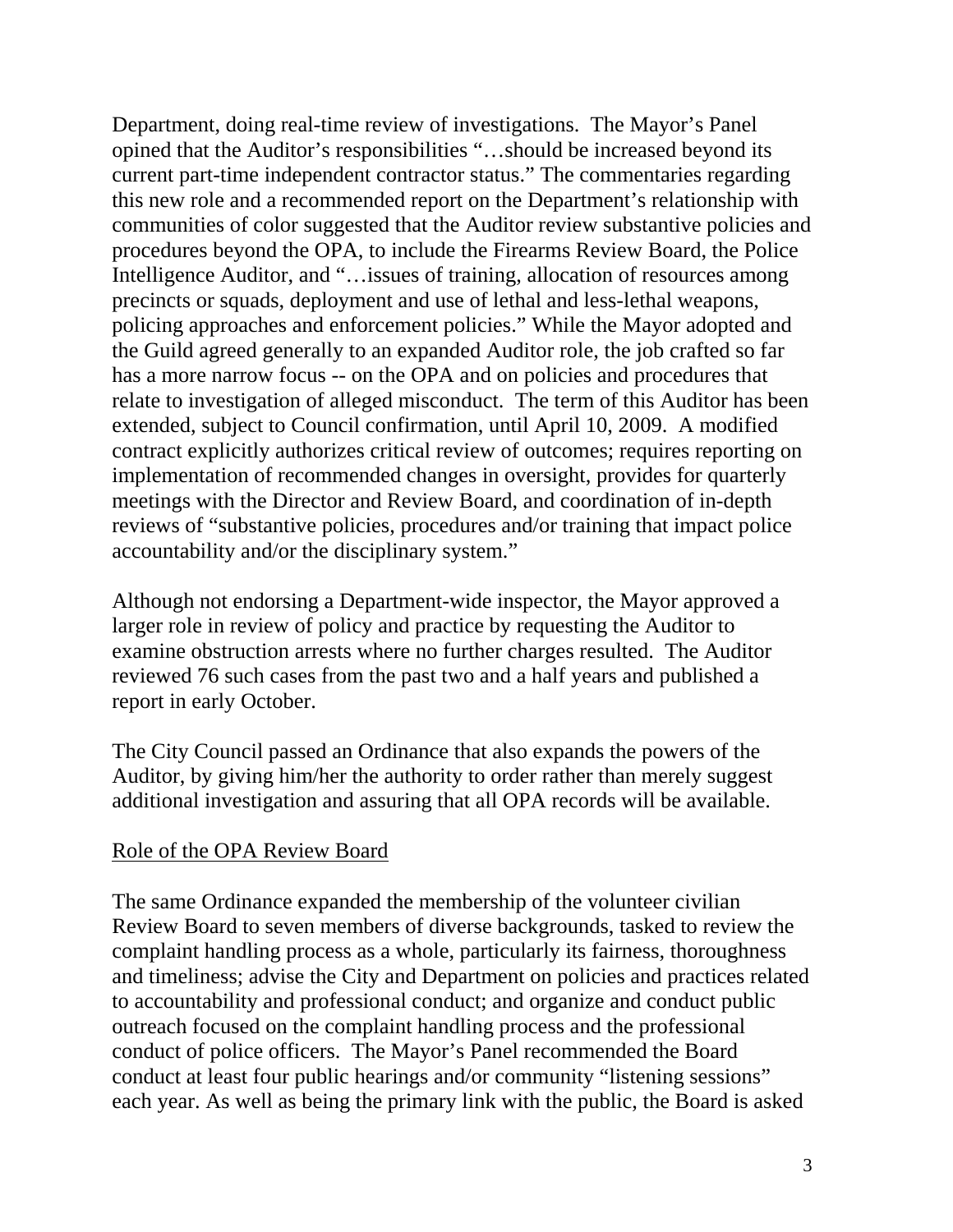to report on national trends and best practices in police oversight. The Ordinance and an MOA with the Guild provide that the Board not seek to influence or comment on the outcome of any particular case. The Board may continue to request and review randomly selected closed, redacted case files.

The Council's Panel also recommended the City indemnify the Review Board members and provide unredacted case files to them. The issue of unredacted files is pending in litigation.

The seven new Board members took office in September 2008. The Board has conducted a half-day training session attended by the Auditor and Director, who served as instructors for part of the session. The Board has set a regular schedule for its meetings. Various new members are learning about the system by attending the National Association for Police Oversight of Law Enforcement [NACOLE] conference, the Police Academy, going on ride-alongs, and sitting in on internal training sessions, as well as meeting informally with police and community groups.

# **Reports**

The Review Board is tasked by the Ordinance to recommend topics for the Auditor's review of Department policies and practices related to accountability. The Board itself is to submit semiannual reports to the Council, Mayor, Chief, City Attorney and Clerk. The Auditor is also to prepare semiannual reports, as has been the practice. The Director is to compile and report on statistics concerning OPA case processing, which can be reviewed by the Board and Auditor, and make policy recommendations. This has also been the practice to date.

The Mayor's Panel suggested the reports of the OPA Auditor, Director and Review Board should be independently prepared, but jointly presented. The Auditor's contract specifies the Auditor, Director and Review Board should combine semi-annual reports into a single document. At this point, the Review Board is not yet in a position to report. This Auditor's Report includes commentary by the Director, as was done in the Spring 2008 Report, particularly where there were different views of cases or policy. The Chair of the Review Board has reviewed a draft and offered suggestions for this Report.

In keeping with the recommendations of both Panels, the Auditor's present contract and the Ordinance provide for consultation among the Review Board,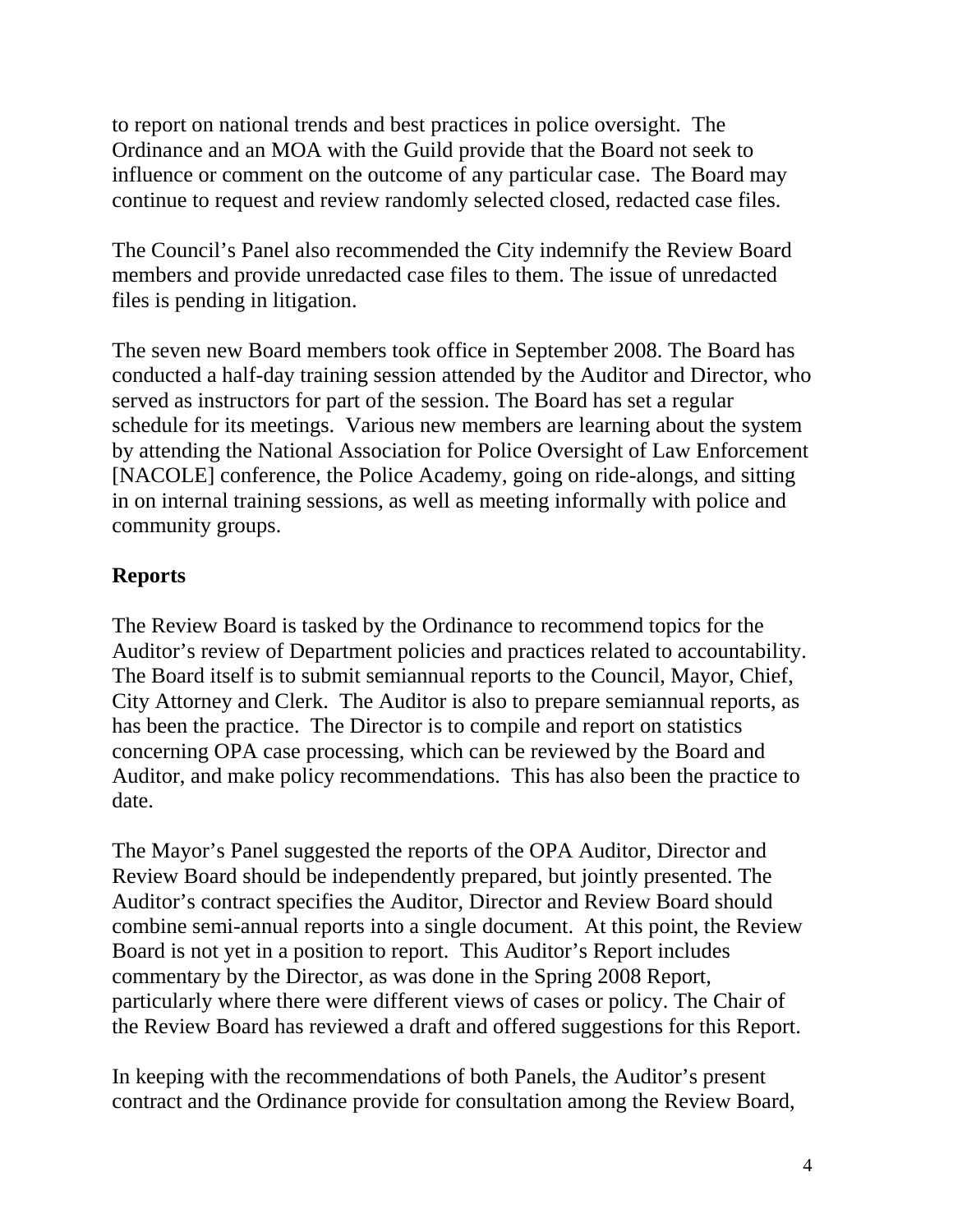Director and Auditor on subjects for enhanced review by the Auditor. The Obstruction Report was such a subject, agreed to by the former Review Board and contributed to by the Director and Associate Director of OPA, as well as two designated members of the new Review Board and its Adviser.

The Panels recommended an in-depth look at the Department's relationship with diverse communities. The OPA Director and Auditor have begun by assessing the Department's own outreach to communities of color and diversity. The Review Board has designated liaisons for immediate cooperation with the Auditor and Director, and will address its public outreach role in the coming year.

The Council Panel recommended an annual Auditor report analyzing the "level of discipline imposed for various types of police misconduct." This has not been done to date. This Panel also recommended the Auditor annually report on OPA's response to "possible police misconduct as reported by Risk Management." While a specific report has not been done on this issue, the interaction of Risk Management and OPA was addressed in the Obstruction Report.

# **Procedures**

The Panels and the new Ordinance foresaw greater cooperation among the three oversight entities, and it is fair to say that recommendation is being followed to the extent practicable. A Review Board training participated in by the Auditor and Director occurred on November  $15<sup>th</sup>$  and was the second joint meeting; a joint report on diverse communities is anticipated; and the Auditor's reports include the Director's perspective on issues and cases.

Other recommendations for process changes are somewhat more difficult. The Mayor's Panel's third recommendation, for instance, was that:

> [t]here should be a separation between OPA investigations and any related criminal or civil proceedings. OPA investigators should not be involved as investigators in any related civil or criminal matter. Pending civil or criminal matters should not delay OPA investigations.

The commentary following this section is somewhat at odds with the last sentence, suggesting that the OPA extend its investigation time to accommodate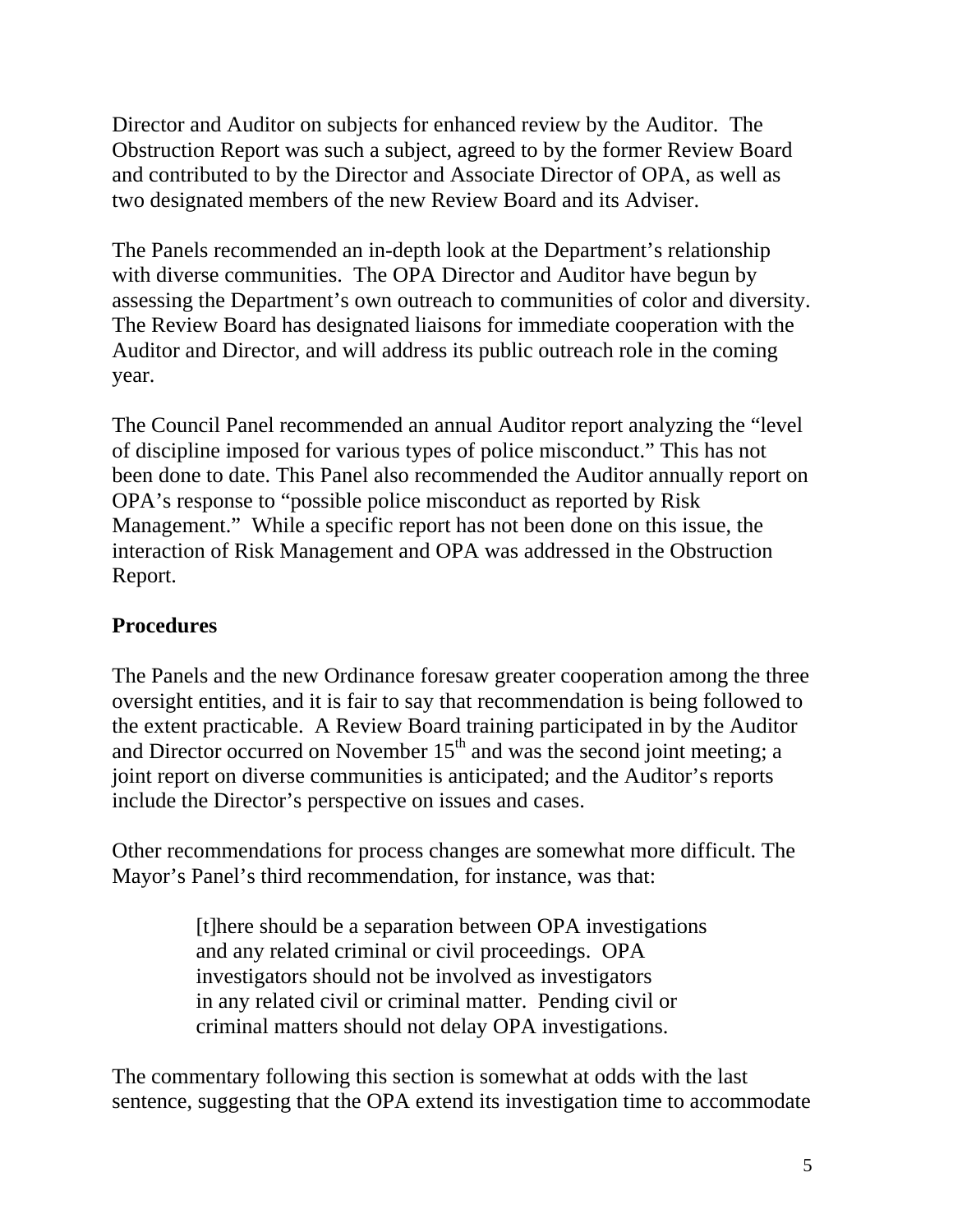the unavailability of an employee or witness due to pending criminal charges. The Council's Panel made a similar suggestion. The Guild agreed to the separation of criminal and administrative investigations, but continues to control the timing of internal investigations. Its contract provides that an officer must be advised of potential discipline within 180 days of when the OPA or a sworn supervisor is notified of the alleged misconduct. That time may be extended if the officer is unavailable, but only with Guild approval for the unavailability of a witness or subject.

The OPA does complete its investigations (by and large) within the 180-day period even if a witness or complainant chooses not to cooperate. It generally awaits the outcome in misdemeanor criminal cases against the officer. The Department's former practice of discharging any employee facing a felony was invalidated by the Public Safety Civil Service Commission recently, so administrative discipline will now likely await the outcome of felony charges as well. The Auditor is regularly made aware of pending criminal cases against officers, without the names. The OPA monitors the status of pending criminal investigations through regular meetings with the Chief. In sum, then the separation of criminal and civil investigations has been accomplished, with some consequences not anticipated by the Panels, discussed under "Policy Issues" at the conclusion of this Report.

The Mayor's Panel also suggested that the OPA should identify serious cases of misconduct and focus investigative resources thereon as soon as possible. This is and has been the practice, including review of OPA's classifications by the Auditor. The Panel went on to recommend that the OPA should encourage mediation of less serious charges. Both parties must agree to mediate a complaint, and the Director reviews all cases and refers those that seem suitable for this face-to-face disposition. Following mediator training in August, OPA coordinated with the Guild to approve an expanded list of available mediators. The Council's Panel suggested in addition that there be written guidelines for mediation cases, which would exclude serious cases, cases where the officer has a history of complaints, or where individuals have in the past failed to participate in good faith. Since these guidelines are adhered to in practice, the Director does not feel it necessary to set any hard and fast rules.

The Council's Panel also recommended the OPA be explicitly authorized to investigate misconduct that may come to light through a lawsuit or claim filed against the City, or a criminal case. It is presently so authorized. The Auditor has similarly recommended that OPA review all claims when received by Risk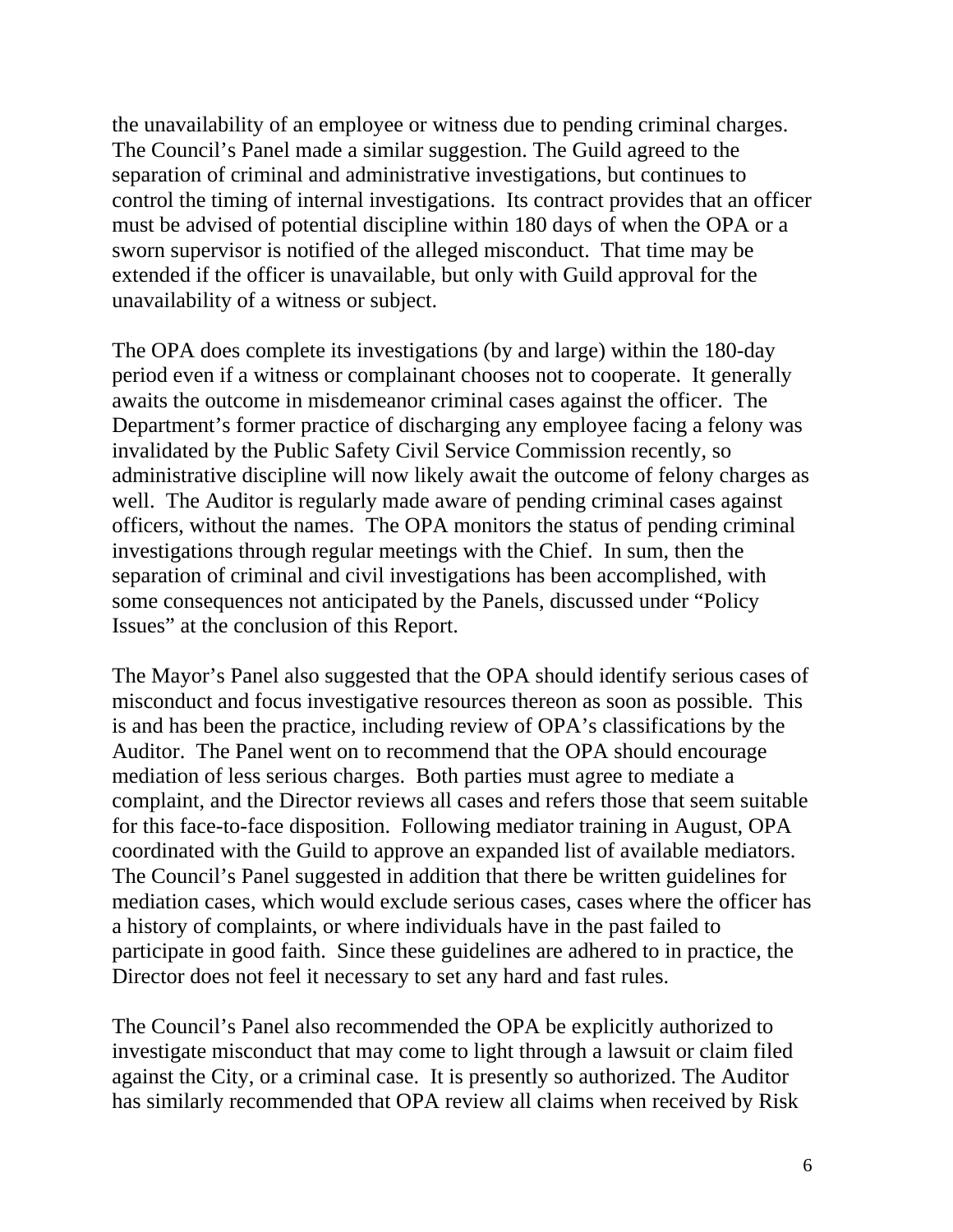Management. Presently, all settlements are reviewed for potential investigation by OPA-IS. Though OPA is thus involved with reviewing potential misconduct that comes through Risk Management, earlier attention to a case risks starting the 180-day clock before a complainant is prepared to cooperate with an investigation. This is one of a number of repercussions of the 180-day contract rule discussed in the Policy section at the end of this Report.

The Council's Panel made several suggestions to increase the autonomy of the OPA: It recommended that the OPA should not consult with police officials outside OPA regarding classification or recommended findings of fact. This has not been adopted, as often there are discussions about case facts, for instance, in deciding whether to put an accused officer on administrative leave pending investigation. In a similar vein, the Council's Panel suggested that the Director should make a final dispositional recommendation in writing before a case is referred to the Chief. The Director has not accepted this requirement and City Council did not adopt it in the new Ordinance. Though she advocates her position on each specific case in which OPA-IS recommends a Sustained finding, the Director believes there is merit to engaging in discussion with the Chief and others about police practices or disposition in past cases, before making her own final decision.

The same Panel made two recommendations about how the OPA relates to complainants: that OPA-IS should re-interview them when necessary to assess new information and that the explanation of the finding sent to them should be specific enough that they can ask for reconsideration or identify any omissions. These are related but separable issues. The Director comments that OPA does consider new information when it comes to light and pointed out to this Auditor a number of cases in which re-interviews have happened. The OPA has also, in the past several years, changed its format for closure letters, intended to give complainants clear and specific reasons for the findings in their individual cases. The Auditor has proposed to review these letters and follow-up investigation conducted when new information is received. There are obvious issues where the 180-day time limit is near expiration.

The Mayor's Panel made suggestions about what happens when a discipline case goes to the Chief for final disposition by the Department: If new facts are disclosed at the discipline [*Loudermill* or "due process"] hearing, the case should be sent back to OPA for further investigation. This is being done. The Guild contract, however, provides that the 180-day clock for completion of the investigation is again running during that additional investigation.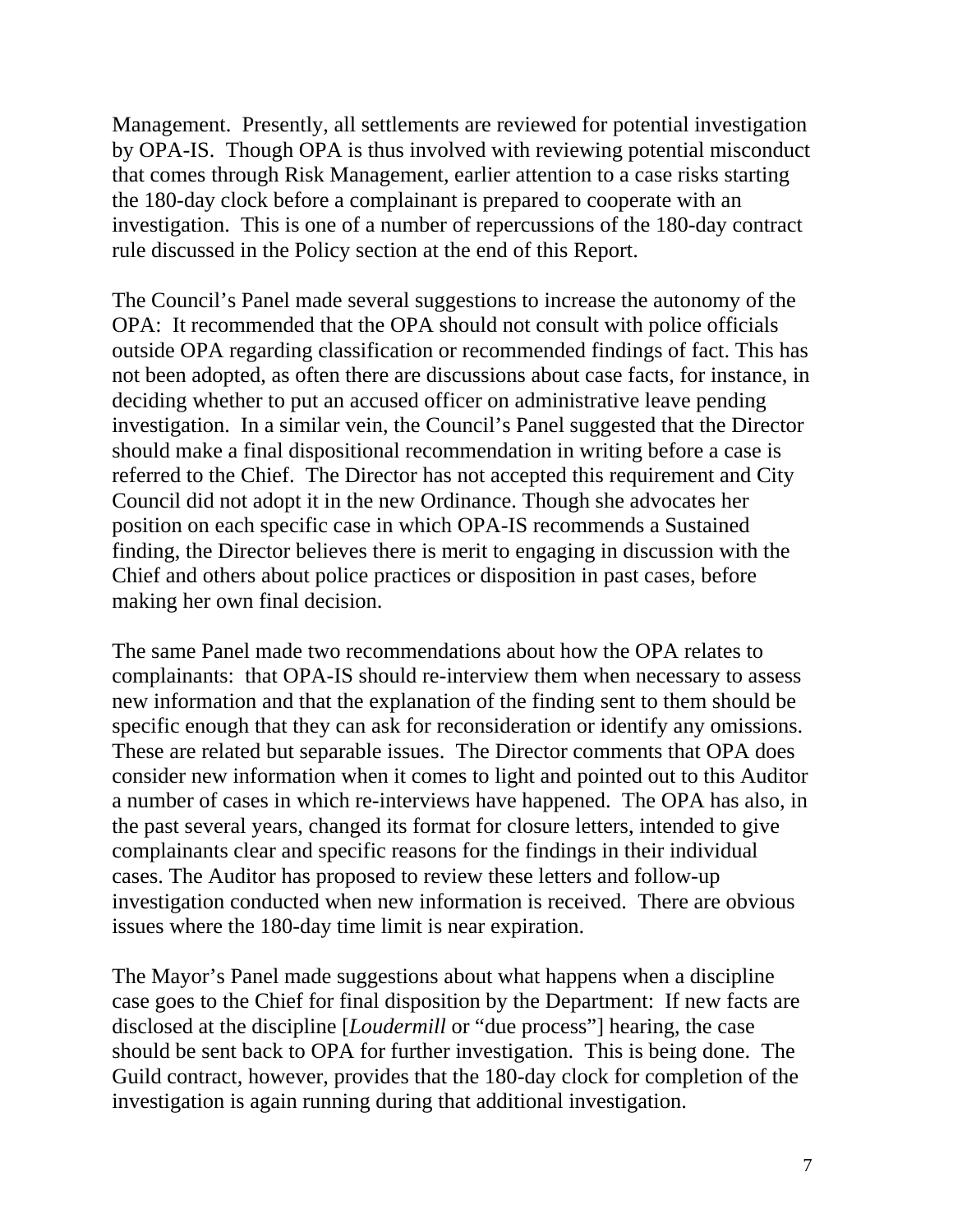If the Chief changes a finding recommended by the OPA, he is now required to state his reasons in writing and a summary of these decisions is available to the Mayor and City Council upon request. The Ordinance also requires the Director to summarize these explanations and also to keep track of cases where the 180 day time limit was exceeded, if discipline was contemplated. The Auditor has requested regular review of both of these records.

The Mayor's Panel asked that the Chief report within 60 days on implementation or not of policy recommendations made in the semiannual reports of Director, Auditor, and Review Board. The Director does keep track of OPA's recommendations, and includes them in her reports. The Panels made several miscellaneous recommendations about the process, some of which have been adopted: a review of the City's policy pursuant to *Garrity v. New Jersey* (discussed between Auditor and Director and under review by the Director); specialized training for OPA-IS investigators (begun with a two day interviewing course); availability of civilian advocates for complainants from the Seattle Office for Civil Rights (the Director trained SOCR staff in how to assist citizens, civilian advocates from SOCR are welcome to accompany a complainant, and SOCR and OPA websites were changed accordingly); a policy prohibiting retaliatory contact with complainants (drafted by OPA and accepted by the Chief); training and policies to improve cultural competence (training begun with "Perspectives in Profiling," part of the "Tools for Tolerance" program); presumptive firing for dishonesty in the course of official duties (in place); suspensions to be in working days, not leave time (adopted); document release under the standards of the Public Records Act (police reports and videos already available on request from the Department; sustained cases made public).

As the above summary reflects, there have been structural and procedural changes in civilian oversight of the Seattle Police Department in response to the recommendations of the Mayor's and the Council's Panels.

## **AUDITOR ACTIVITIES**

The scope of the contract for this Auditor changed in 2008, as noted above. I am tasked to coordinate with the Review Board and the Director to "identify substantive and procedural areas" for enhanced review. The Director and I have been working on the first stage of a report on the Department's relationship with diverse communities, focusing on the Department's own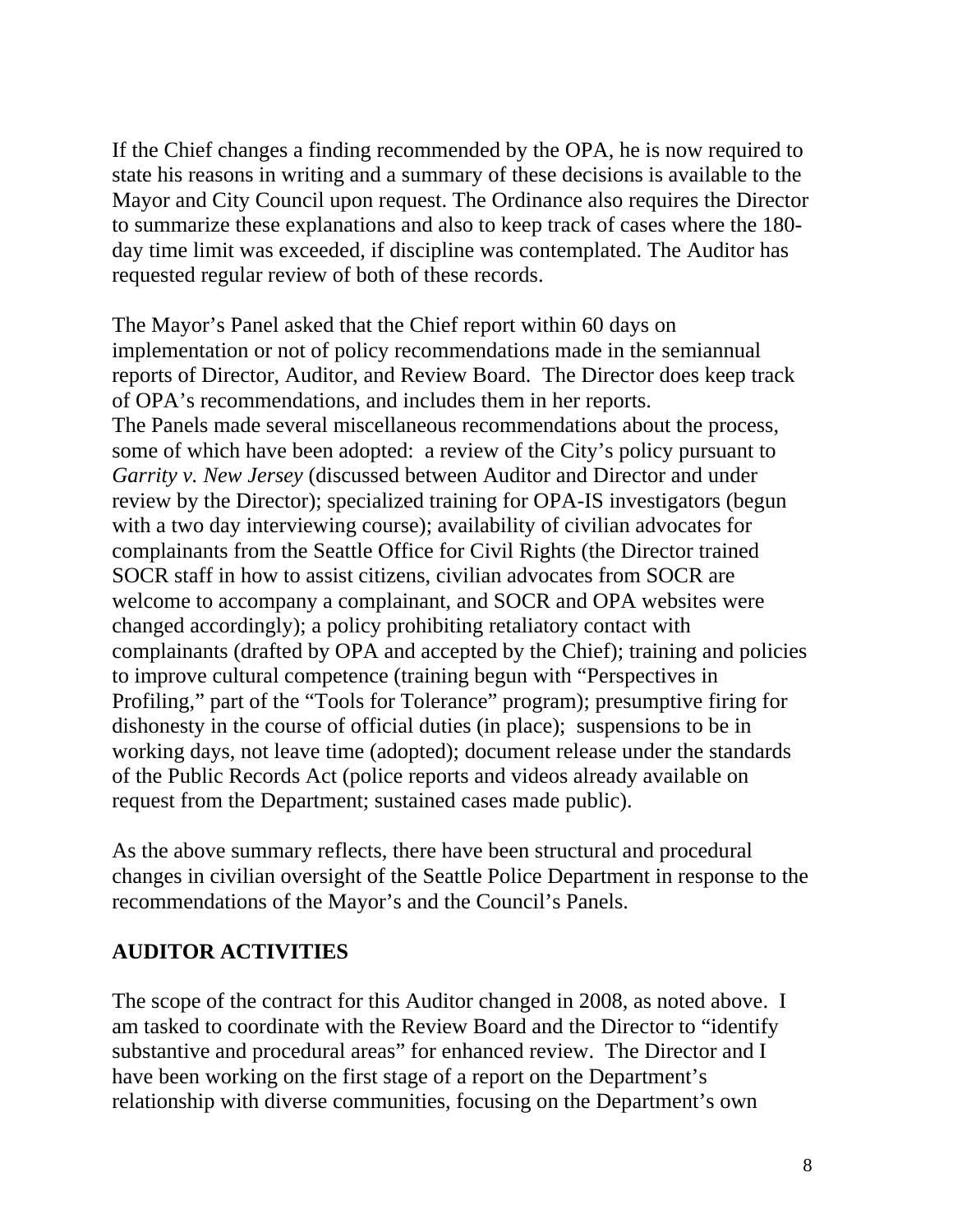initiatives. The new Review Board will be primarily responsible to solicit input from community members. We expect the second phase to be a coordinated effort among the Auditor, Director and Board to assess the success of departmental efforts and to suggest future directions.

I issued a report on obstruction arrests, available at

www.Seattle.gov/police/opa. I examined OPA files where available, and court and police records for all cases where obstruction was the only resulting charge and either an OPA complaint was filed or the officer had made three or more such arrests over the past two and a half years, 76 cases in all. This intensive review of recent obstruction arrests revealed no pattern of abuse or misuse of the obstruction ordinance, but did point out oft-repeated situations that suggested policy and training changes – specifically support for the new bystander policy and for further training on the standards for "reasonable suspicion" detentions on the street.

I attended four days of the annual conference of the National Association for the Civilian Oversight of Law Enforcement, which included sessions on international oversight initiatives, crime reduction strategies, Taser use and guidelines, discriminatory policing, and assessment of the different modalities of oversight.

The Director brought in outside experts for a two-day training session on interview techniques for OPA-IS and County personnel, which I attended. It was highly successful in presenting innovative interview techniques for civilian witnesses. The OPA-IS sergeants pointed out that, at least in some cases, interviewing police officers requires some different techniques and the Director and I are looking forward to another session focusing on interviewing sworn personnel.

I testified before and conferred with members of the Mayor's and Council's Panels and spoke before the Civil Rights Commission as well as a Washington State Bar Association CLE.

I have continued to review OPA-IS investigations on a real time basis and sometimes suggested further avenues to explore. In this six-month period I reviewed 66 completed OPA-IS investigations. The number of full investigation cases is consistent with the average for other six-month periods I have reviewed. In nine of these, I asked for further investigation or had comments about the investigation conducted. In each case, further investigation was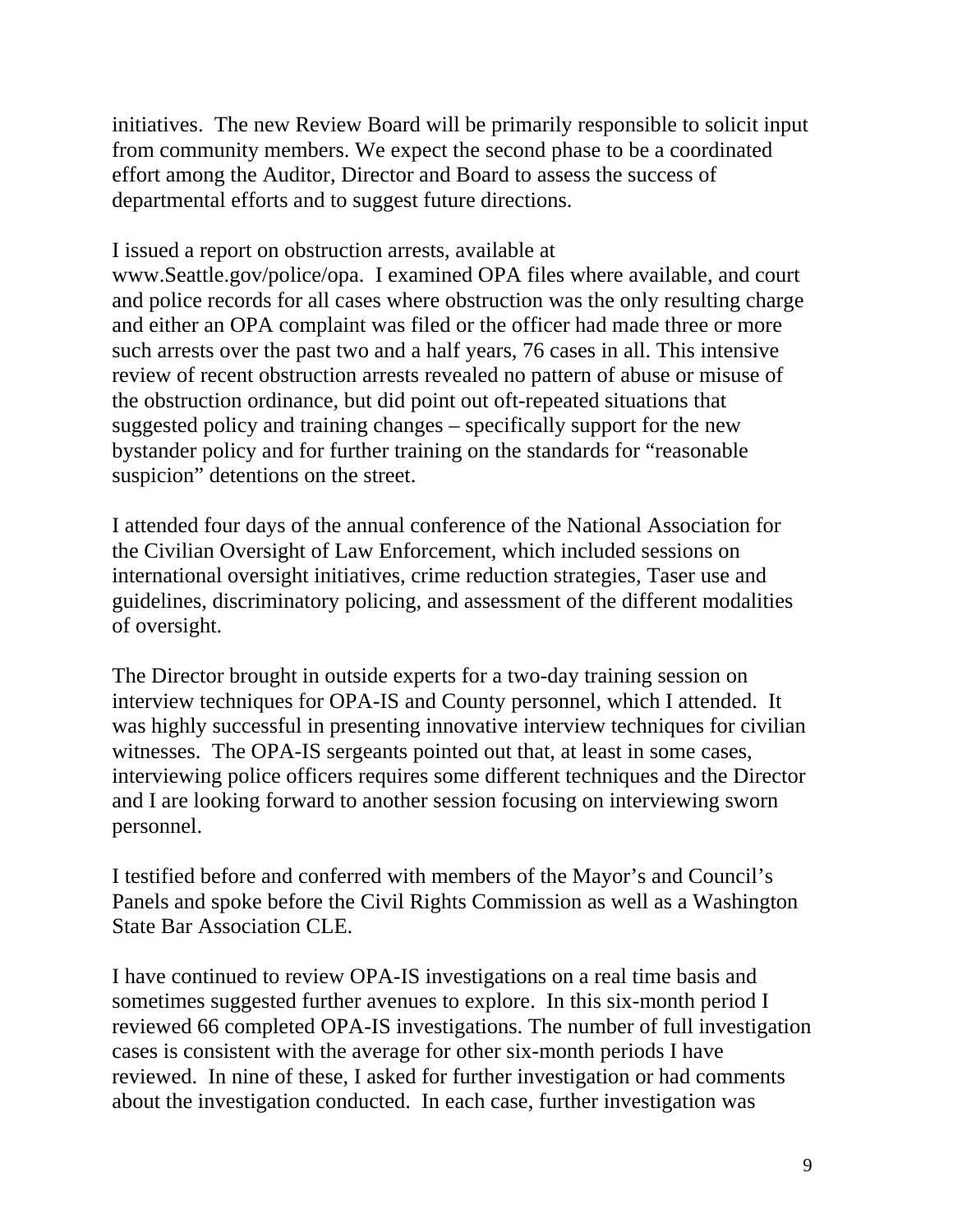conducted, I was convinced in consultation that it was unnecessary, or it was too late to be practical to conduct. There were no cases where I was dissatisfied with the OPA's response about further investigation.

I also audited OPA-IS investigations with a "critical review of outcomes," as mandated by my new contract. I disagreed with the disposition in seven of the 66 completed cases, not counting my general concern about the frequent use of Supervisory Intervention. While dispositions were generally not changed, there were full and useful discussions with the Director and OPA-IS staff, and the Director articulated clear reasons for her decisions. In my opinion, this is how our coordinated oversight functions are meant to operate: while the OPA Director and Auditor might not always agree, accountability is served by a frank and thorough discussion of different perspectives, and disclosure to the public in cooperative reports such as this one and the Auditor's Report of last Spring.

I reviewed 14 Line Investigations before they were referred out and had questions about the classification of two of these. I reviewed eight completed Line Investigations and disagreed with the outcome in one. The Director and I agreed that one line investigation should be promoted for a full OPA-IS investigation that in turn resulted in discipline.

I reviewed 22 Supervisory Referrals [SR's], down from the 56 reviewed last period. I disagreed with the classification of two. I reviewed 140 Preliminary Investigation Reports [PIR's], in keeping with numbers in previous six-month periods. In four of these I disagreed or had comments about the classification.

I reviewed 400 contact logs, which include a wide variety of calls to OPA-IS, the majority of which do not fall within the purview of the office. Many were referred on, or the screening sergeant attempted or accomplished the requested customer service. A few were converted to PIR's.

## **AUDITOR AND DIRECTOR COMMENTS ON SPECIFIC CASES**

## **OPA-IS Cases**

For the most part, I found the OPA-IS investigations to be complete and well reasoned in outcome. I commented on or asked for further information in nine out of 66 cases reviewed this period. Examples of simple follow-up I requested: I wanted an officer to listen to the in-car video and explain the time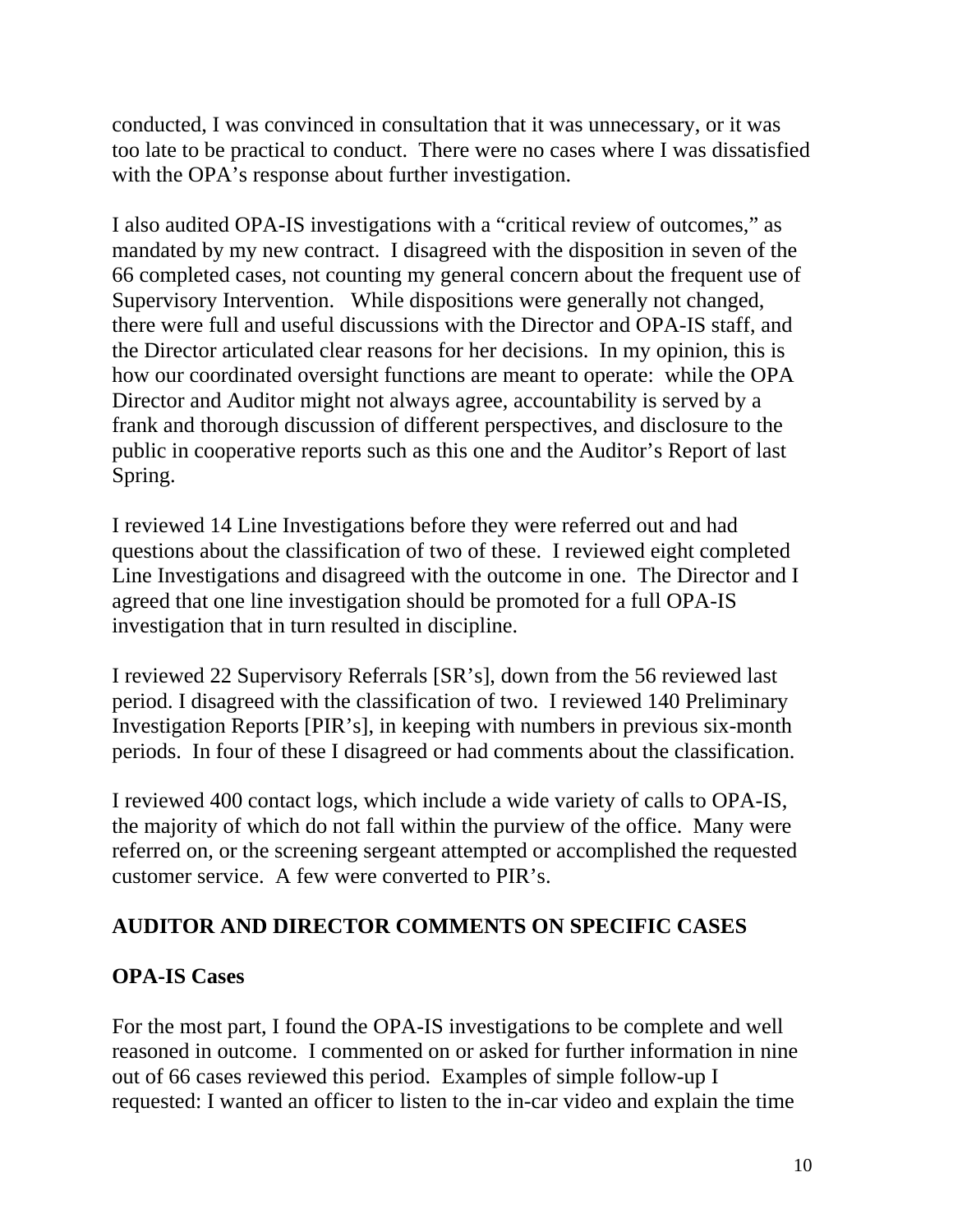variance with his recollection about an event that happened over a year earlier; asked to learn the result of criminal charges in one case; suggested OPA-IS attempt to help with the release of property in another; asked that employee records be reviewed for an employee's time taken off in various categories where fraud was suggested; and asked for detectives' justification for seizing victims' clothes at the hospital during investigation of a shooting. I have suggested more than once that back-up officers who are particularly vague in their interviews need to be pressed by OPA-IS investigators.

I criticized the outcome of approximately seven of the 66 cases I reviewed, not counting my general criticism of what I consider an overuse of the "Supervisory Intervention" disposition, discussed in a separate section *infra.* I focus here on those cases where I was critical, but recognize the vast majority were handled well and appropriately resolved.

In one case, I disagreed with "Administrative Exoneration" in a claim of excessive force made by an individual in jail. He claimed officers had struck him with their hands around his face and head, causing injury to his left eye, dizziness, a sense of fear and bad dreams and to hear voices. He was apparently refused admission to the jail and taken to Harborview for medical treatment. When released, he was unaware there was an outstanding arrest warrant for him until he was arrested three months later.

His taped statement from the jail at that time was interrupted by a fellow detainee trying to help him understand, and an operator who cut him off. The intake sergeant tracked down the original arrest and ordered the documents. Interestingly, the Use of Force report was "not yet available" three months after the incident. After the case was assigned for follow-up, another sergeant spoke again to the complainant and made an appointment to visit the person in six days. Meanwhile his public defender called and said he didn't want the complainant to phone OPA anymore. Twelve days later an envelope addressed to the complainant was returned.

The investigating sergeant recommended Administrative Exoneration because: the Use of Force packet was complete and thorough, and the force described was similar to that described by the complainant, and the photos of injuries were also consistent.

In my view, often repeated, when complainants call from the jail, even about incidents happening some time earlier, OPA-IS should make every effort to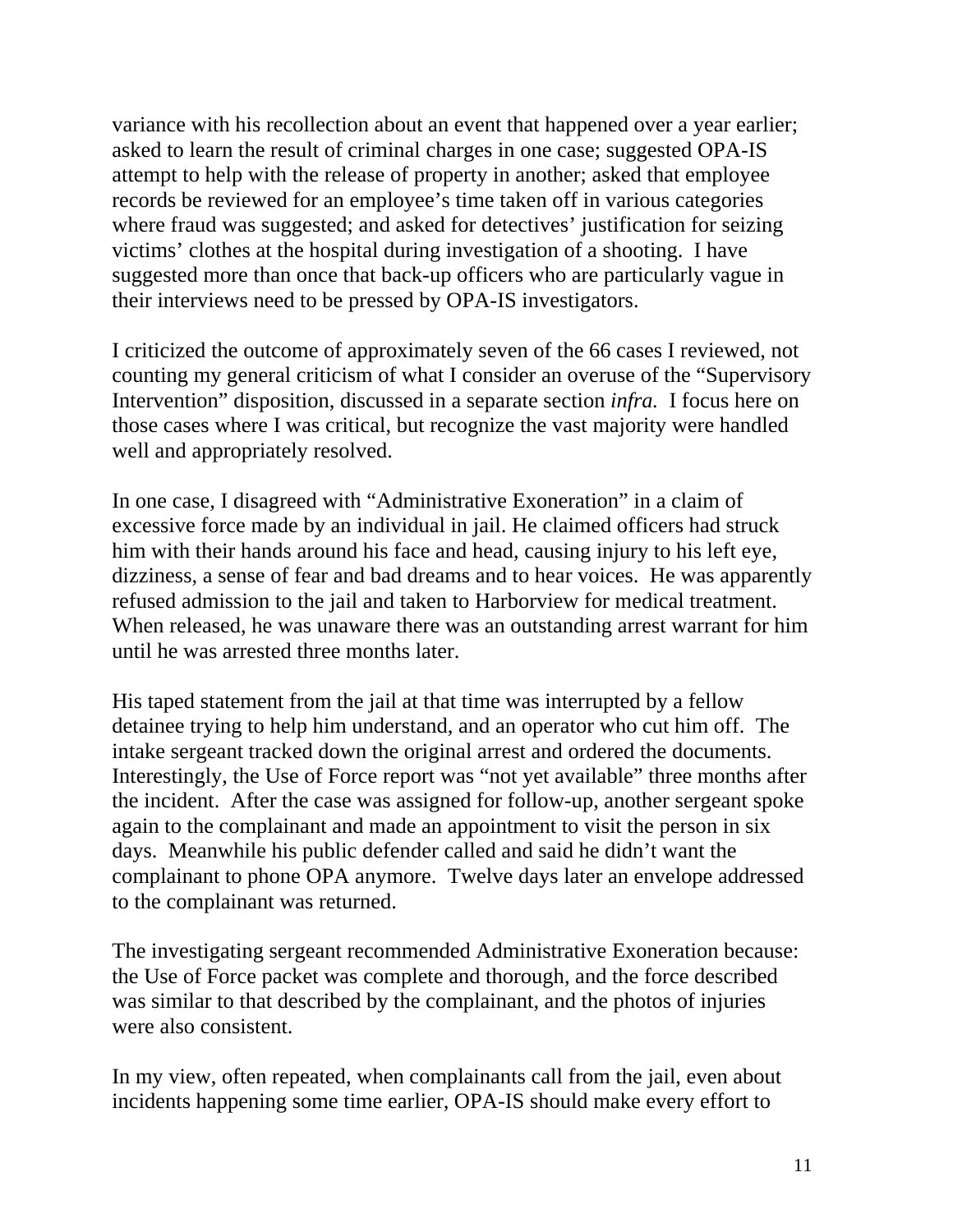physically visit, get an in-person statement, and get releases signed as soon as possible. This is particularly true when dealing with someone for whom English is a second language. Where injuries are serious enough to require inpatient treatment at Harborview Hospital, the justification and the extent should be explored. The fact that a Use of Force form is complete and accurately describes those injuries should be one of the first steps in investigation, but not the last. Of course there was very little remedy at the time I received the summary of investigation, because of the time elapsed and the objection of the defense attorney.

The Director agrees that more effort could have been made by OPA-IS at the outset, particularly with someone with limited English speaking abilities. However, the "justification and extent" of the complainant's injuries could not be explored because he and his attorney failed to provide a medical release.

The Director and I have also had discussions about the Use of Force Policy, specifically what qualifies as an "injury" resulting from "physical force." SPD Policies and Procedures Section 6.240 I.E. defines "physical force" to include "Any force… which causes an injury, could reasonably be expected to cause an injury, or results in a complaint of injury." Section 6.240I.E.1.c. defines "bodily or physical injury" to be "significant physical pain, illness, or impairment of physical condition."

Our discussion was in the context of a case that reflected the difficult decisions officers must make on the street as to whether they have sufficient, objective facts to justify a temporary detention, also called a "*Terry* stop," named after a Supreme Court case. In this case the officers wanted to talk to an individual in a high drug/prostitution area at 4:30 in the morning. The individual took off running and the officers chased him down, grabbed him by the arms and shoved him forcibly to the ground. He went immediately to a pay phone after this encounter and called the police to say: "I am not hurt but want to file a complaint." A sergeant responded to the scene and observed a minor cut lip, scuffed wrist, scraped knee and eye glasses from which the lens had been popped out. The subject also complained that he was punched and kicked, but the sergeant could not see any injuries consistent with that. This is an example of a case in which notification of a supervisor (the sergeant) was deemed by the Guild to start the investigative clock running. The complainant was unavailable for later follow-up.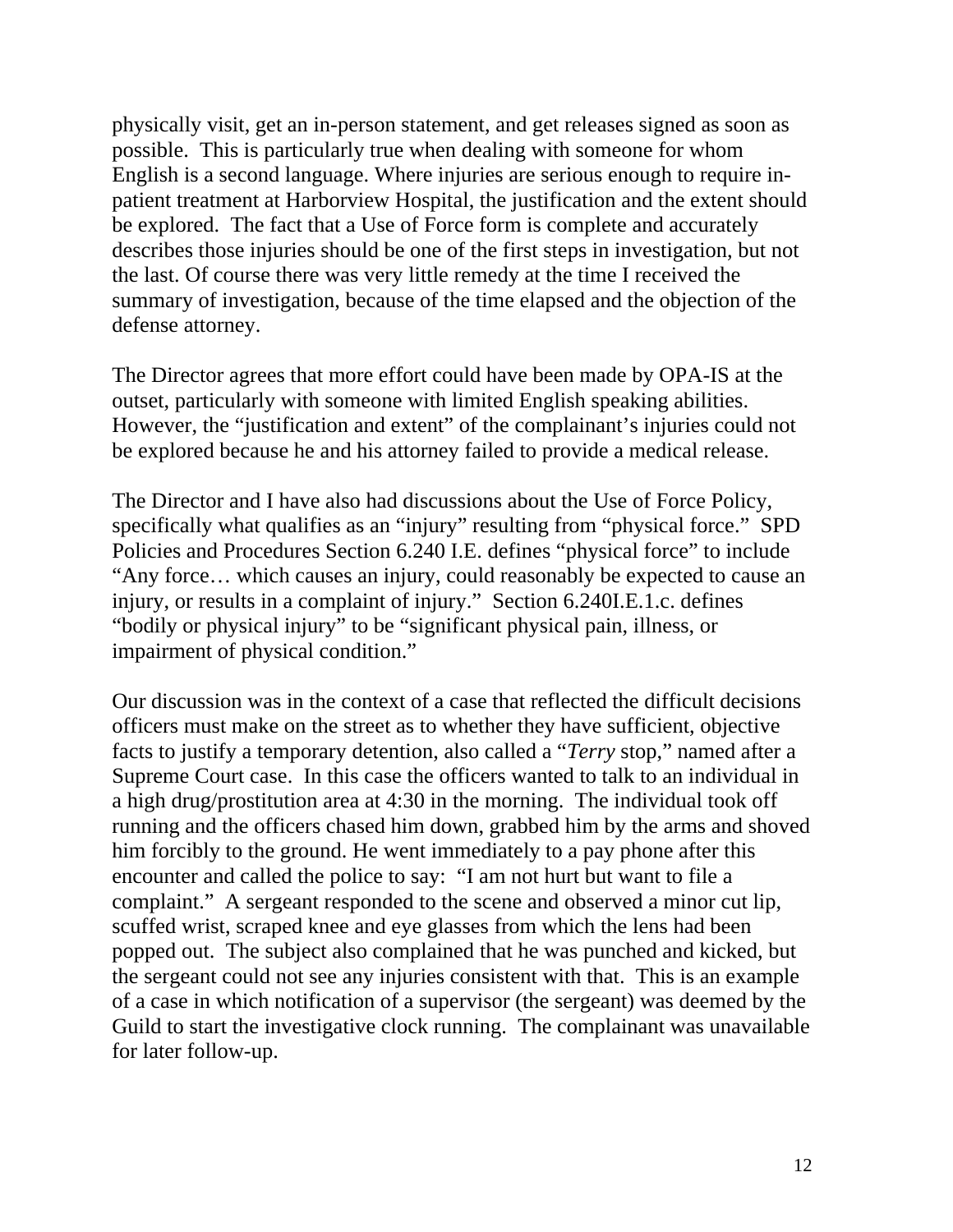The original OPA-IS and Director's recommendation was a finding of Sustained as to the officers' lack of reasonable suspicion to detain the man, which the Chief determined should be a Supervisory Intervention. OPA-IS and the Director resolved the force allegation as a Supervisory Intervention, and the Chief agreed. I disagreed with both resolutions, particularly in light of the officers' statement that they stop anyone in that area at that hour and that "stopping" apparently included the discretionary use of force.

The Director and I have suggested in a number of cases further training of SPD personnel to help them appreciate the sometimes difficult distinction between "social contacts" and legitimate *Terry* stops. Though the Director agreed with the Auditor that the facts of this particular case did not support reasonable suspicion justifying detention, the Chief preferred to emphasize the need for training through a Supervisory Intervention finding.

Because of the definitional issues, the Director has asked for a thorough review of the current Use of Force Policy. The OPA, Ethics Captain, and Audits unit are involved in considering force policies from other jurisdictions and ways the Department's can be clarified and improved.

In another case I agreed with a Sustained finding for excessive force where the back-up officer's in-car video had recorded the interaction. The officer had been jumped on from the rear as he took control of the subject's jay-walking friend. When the attacking young man was down and under control, the officer continued to use punches and knee strikes, which he claimed were necessary to control resistance. In the majority of cases, the in-car videos I have seen support the officers. In this case, however, the video was at 180-degree variance with the officer's perceptions or recollections and a Sustained finding was recommended by OPA and confirmed by the Chief.

I was troubled by a case with very similar circumstances three months later, involving the same officer, same kind of strikes delivered, same justification claimed, and same words spoken; but where no in-car recording was available. In that case a person with a felony warrant fled from the officers, was tackled, and was delivered knee strikes in the mid-section during handcuffing. Since the officers' testimony was consistent and supportive of each other, the result was a finding of Exonerated. The Director and I agreed that, despite some similarities, there was no evidence available to sustain an allegation of excessive force against the employee.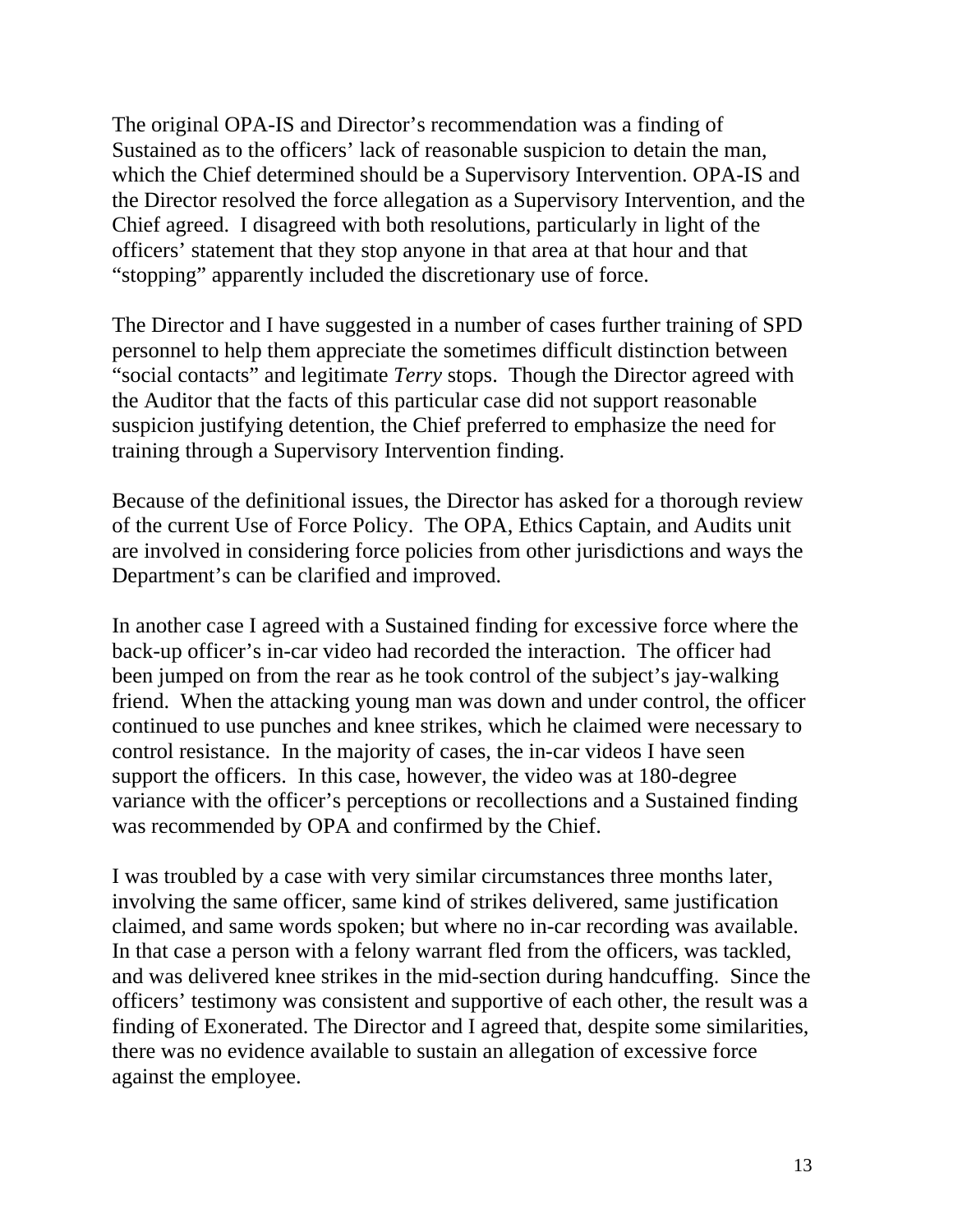I was critical of the response of officers investigating a sleeping truck driver parked in a private parking lot, and of the OPA's conclusions about that encounter, which eventually led to his being Tased twice. The case involved a situation where an African American's non-cooperation was apparently based on fear or negative past encounters with police and the officer perceived that non-cooperation as highly suspicious of criminal conduct. The Director concurred with the OPA-IS Captain's recommendation of exoneration in this case, as there were *Terry* stop indicators in the hour and circumstances and the driver's non-cooperation in her opinion justified forceful removal from the truck, followed by warnings and handcuffing with the aid of the Taser.

#### **Line Investigations**

I questioned the classification of several line investigations, but was satisfied with the responses of OPA. One case was reclassified as a full OPA-IS investigation that resulted in discipline. Another was a *Terry* stop case that I thought required considerable legal sophistication to analyze, and was satisfied that the lieutenants who would be in charge of the investigation were up to date on the law. In another case, I thought the LI should be downgraded to a PIR, but was convinced by OPA-IS that there were several issues that needed to be explored to determine whether an officer was qualified to work off-duty. In a fourth, the Director downgraded the complaint to an SR so that compromise of damages could be accomplished, but asked the Ethics Captain, Law Department and Audits/Accreditation Department to look generally into situations where officers attempt to resolve disputes between neighbors by "brokering restitution." The case exemplified the neighborhood conflicts that can follow such a well-intentioned attempt at community problem solving.

I registered disagreement with one outcome of Supervisory Intervention. I suspect one reason for that outcome was that the event occurred in 2006. On the other hand, the officer's failure to write a collision report was a clear violation of policy, as there was extensive, obvious vehicle damage and some of those involved were treated by the Fire Department medics and transported to a local hospital. In my view, the passage of time, the drivers' exchange of information, and the fact that the officer had already been counseled should mitigate any punishment, after a Sustained finding for policy violation. Police reports can become vitally important to citizens as insurance companies sort out compensation for their damages.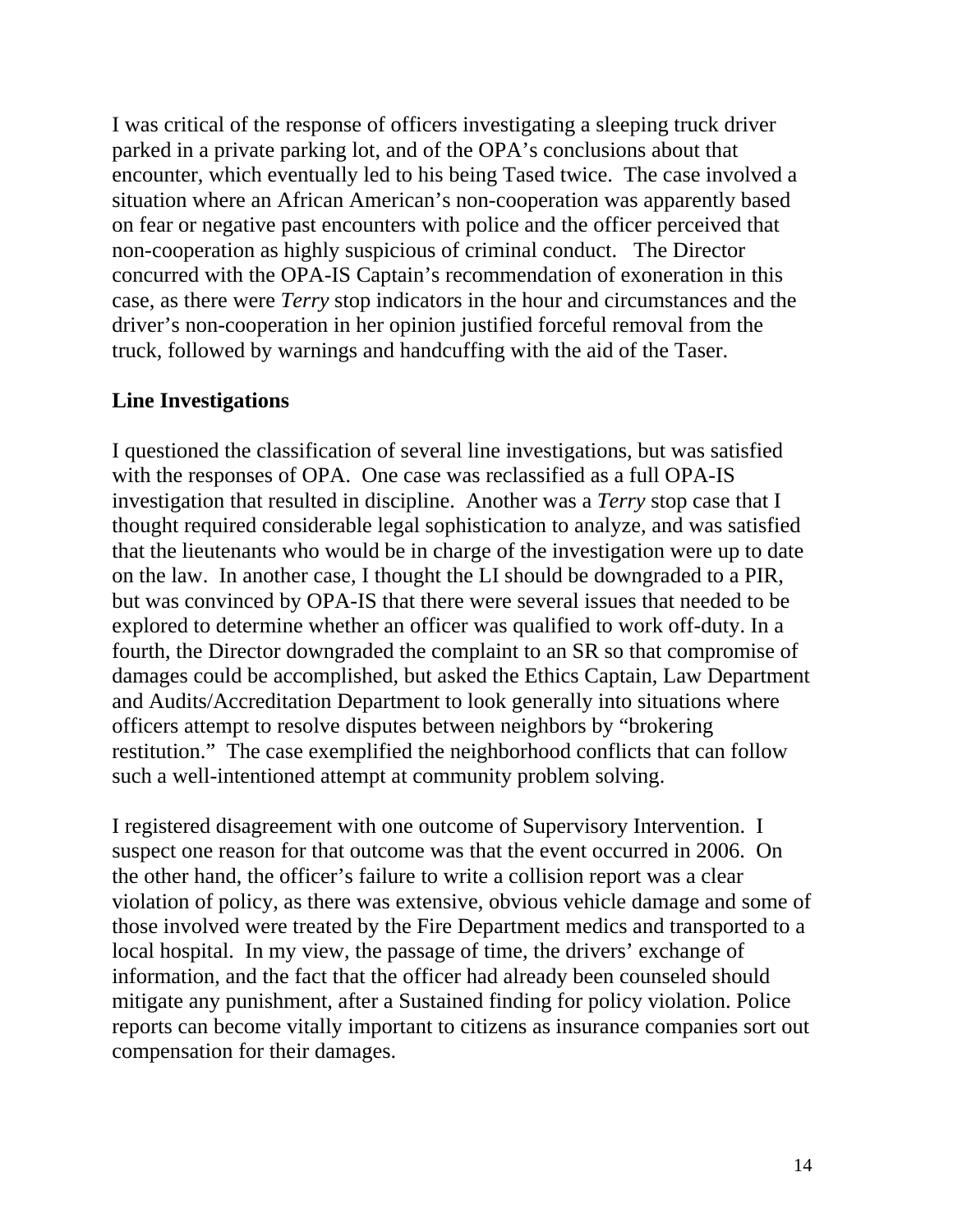The Director concurred with the OPA-IS Captain in the recommended finding of Supervisory Intervention because the named employee did not believe that a collision report was required and because he turned his attention to clearing the scene after the drivers exchanged information. Furthermore, because the complainant did not file her complaint until 16 months after the incident, some details were difficult to assess. The LI concluded with a recommendation for discussion and training with the officer.

Most Line Investigations are being completed on time. The Chief has continued to oversee the 60-day limit by reviewing all pending LI's every two weeks and personally contacting supervisors where appropriate. I did criticize the delay in one investigation. A complainant alleged that he was stopped without cause and called a "nigger" by the officer. The incident occurred on January 31; it was referred as an LI on February 7; an extension was requested on May 6, which apparently was the first follow-up at the precinct. The precinct investigator thereafter was unable to contact the complainant or witness. The officers vehemently denied ever using that language and described the stop as friendly and minimally intrusive. I recommended that in future all requests for extensions be accompanied by stated reasons for the need for more time and a statement of the investigation conducted by that time.

## **Supervisory Referrals**

I registered a difference of opinion about one Supervisory Referral. The complainant alleged that the named officer, while investigating a property damage/anti-harassment situation, entered the woman's home without invitation, aggressively lectured her and "took sides." It appeared to be an ongoing conflict between neighbors, but was treated as a domestic violence complaint, which I did not understand. I thought the complaint was serious enough to warrant either a Line Investigation or an investigation by OPA-IS, primarily because of the three different interactions with police who insisted on entering the complainant's home.

The Director indicated that her decision to keep the case classified as a Supervisory Referral was based on previous contacts by the Department with the parties involved, and her assessment that the allegations could best be addressed by a supervisor and Precinct Commander.

In several cases classified as SR's, I have been unclear what exactly OPA was asking the supervisors to do. In the PIR cases, there are often explicit directions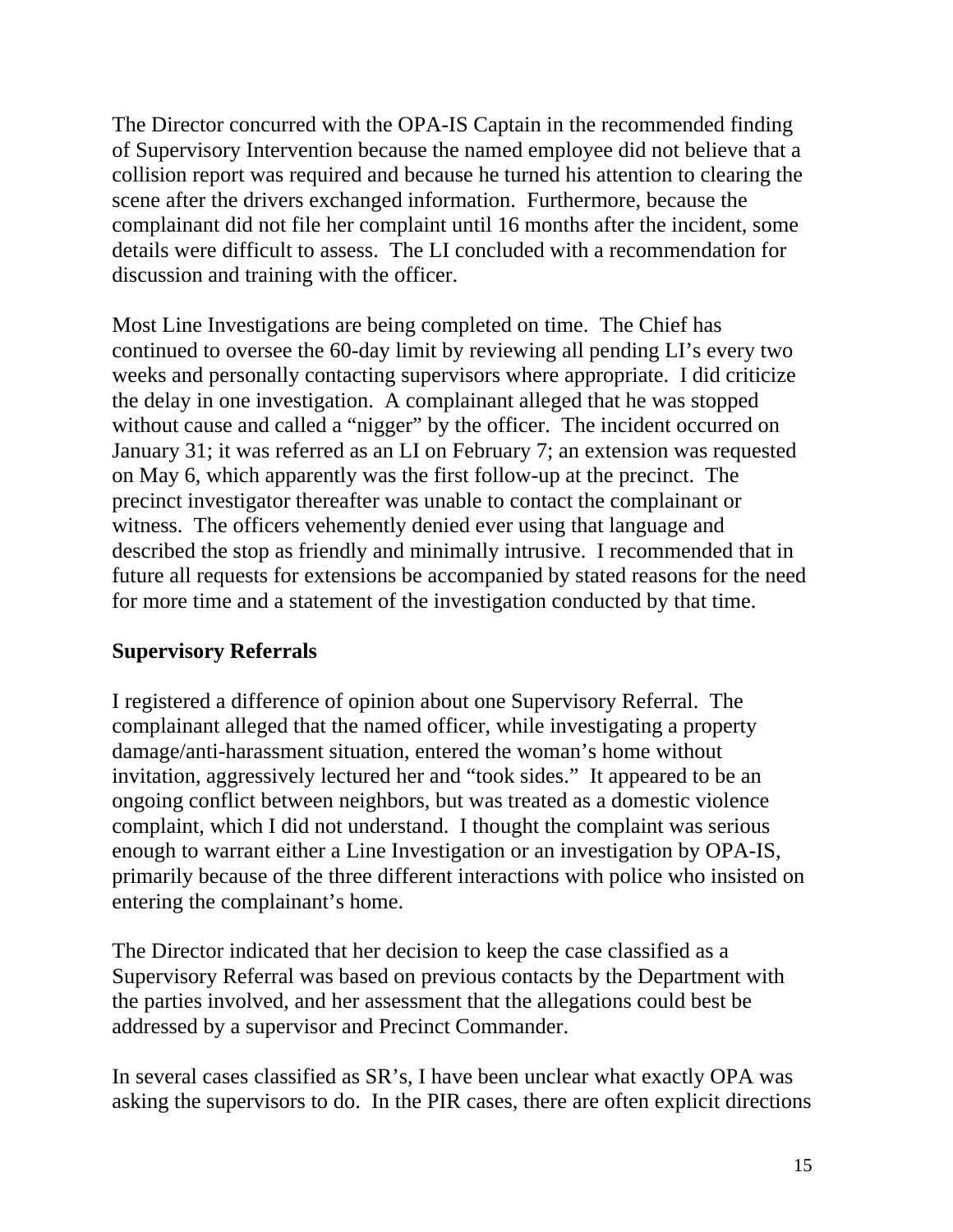as to how to resolve the case to the greater satisfaction of the complainant or subject and to suggest another way for the officer to handle a similar situation in the future. With the SR cases, deemed to be more serious, there is an expectation that the supervisor will assess the situation, do some further inquiry, handle it as he/she sees fit, including by informal mediation, and report back to OPA.

Since the referral out is by form letter, I intend to make a review of the returns of SR's for my Spring 2009 report in order better to audit these cases.

# **Preliminary Investigation Reports**

PIR's are often good resolutions of complaints that are not serious, but that can negatively affect the Department's relationship with the public if not attended to. One complaint demonstrating the benefit of the PIR designation, for instance, was that officers did not explain well why an individual, who matched the description of a suspect with a gun, was "singled out" and removed from a Metro bus to be detained and searched. The complainant discussed this with the patrol sergeant and the OPA-IS intake sergeant and was satisfied that his concerns would be shared with the officers' chain of command.

Approximately six PIR's were upgraded to SR's during this six-month period, which often happens at the suggestion or with the concurrence of both Director and Auditor. One which I suggested upgrading was a complaint that the officer was rude and had violated traffic laws himself, causing unnecessary danger by driving backwards in the wrong lane. The original PIR directed the supervisor to discuss this with the officer and remind him of the impression he may be making on the public. The complaint was upgraded to an SR so that the supervisor would make contact with the complainant and hear her out and "help her more fully understand the officer's conduct." The Director also determined this might be a good case for mediation.

Two related PIR's alleged that protection orders had been dropped off at the precinct, but never served. On callback to the precinct, they were told no record of the orders could be found. The cases were sent to the precinct as PIR's with a request that the precinct procedure for handling protection orders be reviewed to assure proper tracking and accounting for such documents. I asked that there be follow up to see if the respondent in these cases actually showed up for the scheduled hearing, which would indicate she was in fact served. Given the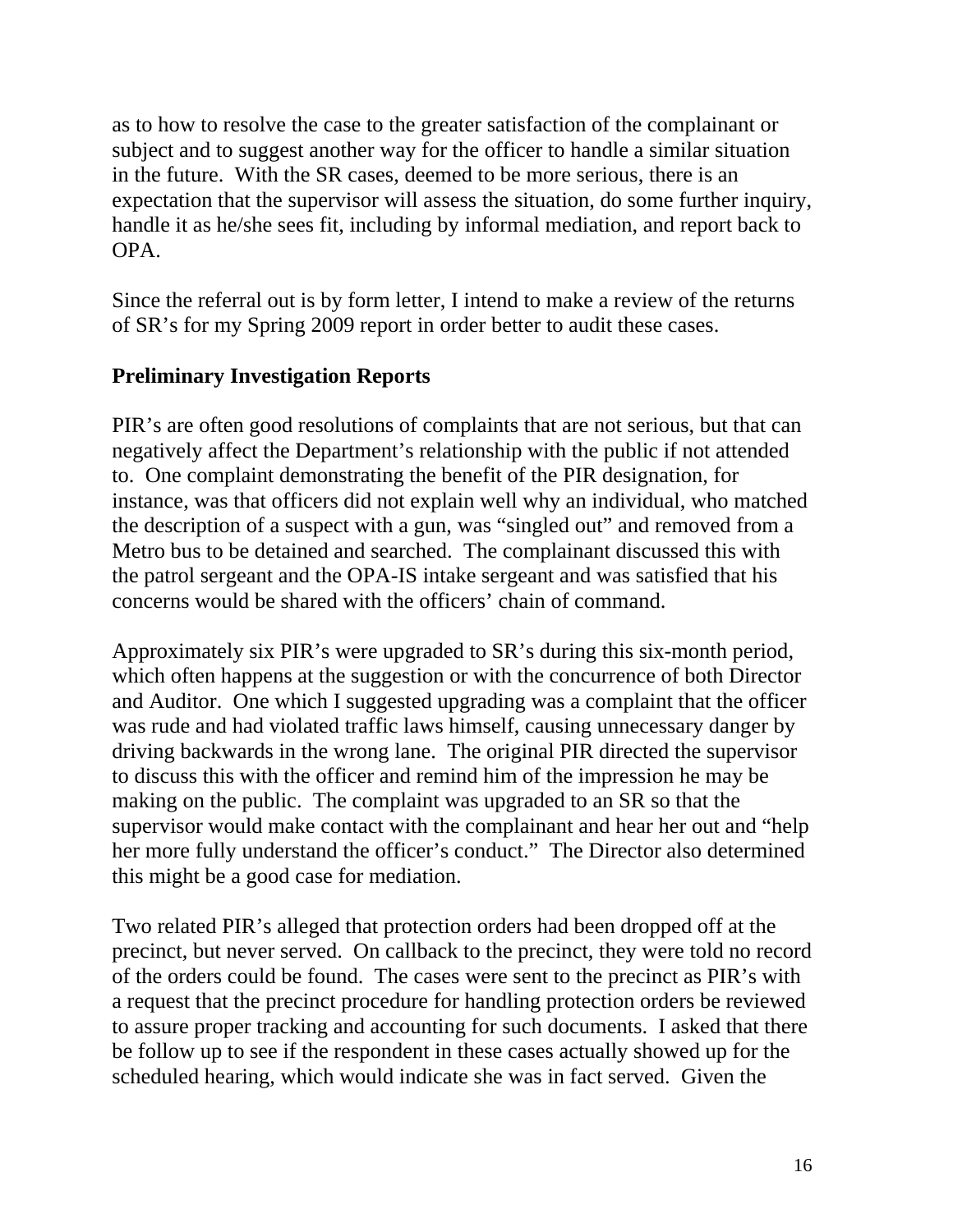importance of service of domestic violence protection orders, both the Director and I thought it was important to assure prompt handling of such orders.

I initially disagreed with the classification and handling of a complaint by a public housing resident who claimed the police had come into her apartment at night three or four times without leaving any paperwork. OPA-IS classified it as a PIR and asked a supervisor from the named employee's chain of command to contact the "complainant to address her concerns and discuss her rights/responsibilities as the resident of a SHA housing unit." I felt the allegations merited a more serious response, given the nighttime entries and demand for identification from all people present. The Director declined to reclassify because the complainant had not been cooperative to date in responding and providing more information, despite efforts by OPA-IS to contact her. The Director also pointed out that a major problem for SHA is dealing with nonresident guests who become unauthorized permanent residents. Finally, the PIR classification anticipated follow-up and feedback from the supervisor. I was satisfied with the Director's resolution of the case.

I suggested an impound situation be upgraded from a PIR to an SR. In the OPA-IS Lieutenant's analysis, the "documents provided by the intake sergeant clearly are a guide for using discretion and suggest impoundment in this situation was not reasonable. However, without being there and without hearing for [*sic*] the employee, OPA-IIS is not in a position to judge the named employee…. No misconduct is identified." I failed to follow this reasoning and opined that if a complaint appeared to demonstrate a violation of policy, the case should be classified at least as an SR or a Line Investigation. The Director upgraded the case to an SR.

## **POLICY ISSUES**

## **Increased Use of Supervisory Interventions**

A "Supervisory Intervention" means "while there may have been a violation of policy, it was not a willful violation, and/or the violation did not amount to misconduct. The employee's chain of command is to provide appropriate training, counseling and/or review of deficient policies or inadequate training."

Supervisory Intervention is easily confused with "Supervisory Referral," which is an initial classification for what may be a minimal violation, requiring the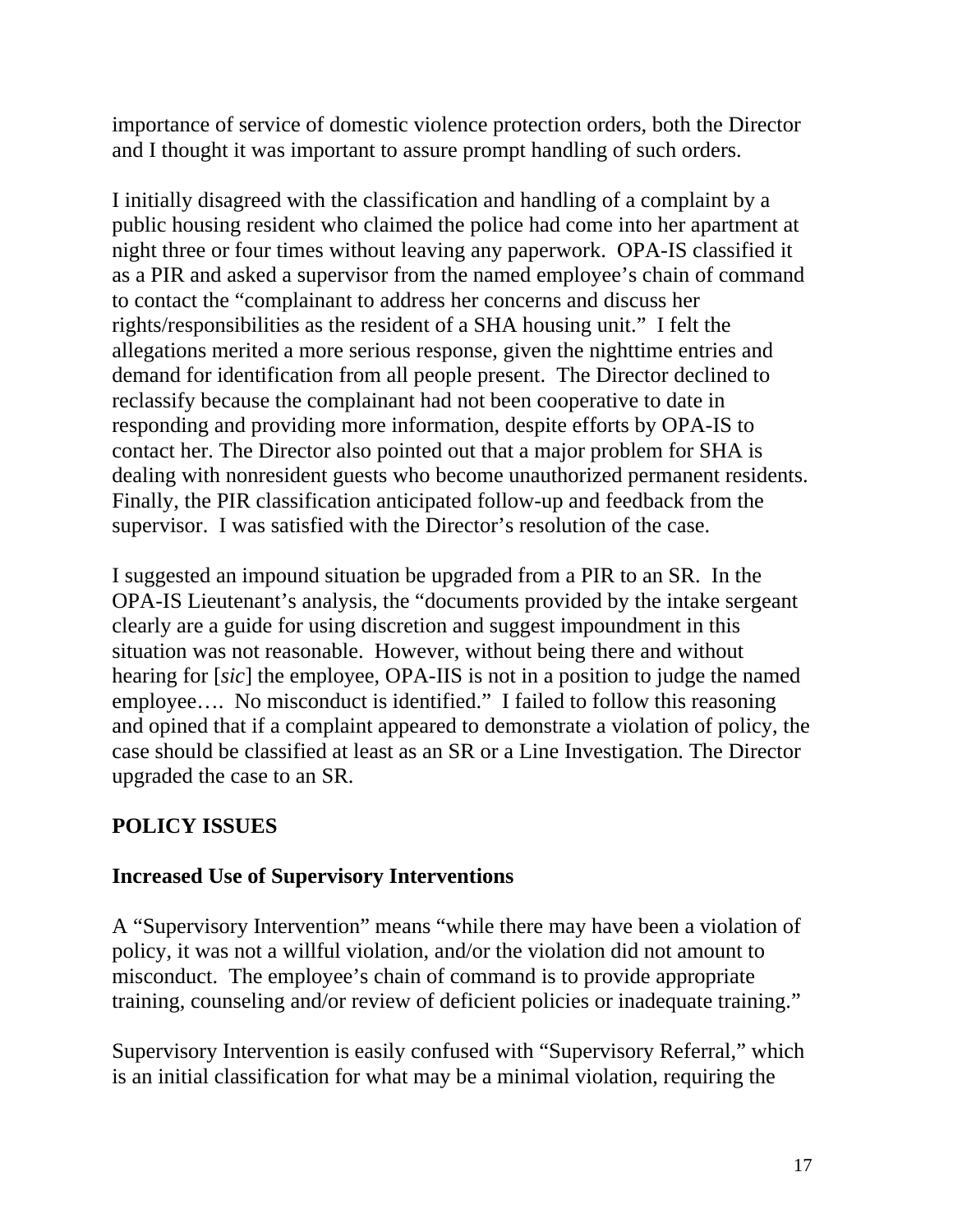supervisor to investigate, contact the complainant, mediate and/or counsel the employee. At the very least, the similar wording and outcomes are confusing.

Supervisory Intervention is a disposition added in 2005, one of eight possible dispositions for administrative cases. In my opinion, that is too many; it is confusing to the public and to employees. The Director has stated publicly on a number of occasions that allowing for so many findings does not serve the goal of transparency. She is looking into the possibility of changing the number and definition of possible outcomes.

There has been a trend to use Supervisory Intervention more frequently in the years since its adoption. It is an outcome that, along with every disposition other than Sustained and Mediated, goes on an employee's "card," a record of the current year plus three more. (By contrast, a summary of the findings in a Sustained case is also posted in the employee's permanent personnel file.) Like the other dispositions short of Sustained, the Director has the final authority to impose it and the Chief does not review it unless flagged by the Director as a case of significance. The Chief has the final departmental decision where OPA recommends a Sustained finding and can downgrade it to Supervisory Intervention, and has done so on occasion.

The Sustained rate has remained at approximately the same level, so the Director believes that the increase in Supervisory Intervention findings primarily reflects a move towards requiring training and counseling in cases that before would have resulted in a Not Sustained or Exonerated finding. The Director further points out that she is obligated to use the findings as defined by the Department. Because the definition of "Supervisory Intervention" provides for a result for non-willful policy violations, she believes it must be considered in appropriate cases. By extension, she states that consideration of intent may impact whether a finding should be Sustained or treated as a Supervisory Intervention. The Director agrees that it is timely to consider the full panoply of findings, including Supervisory Intervention, with consideration given to the role of intent or willfulness when assessing police conduct. The OPA Director has initiated a review of the Department's overall approach to discipline and is considering research in the field and best practices from other jurisdictions. She anticipates reporting on her findings and making recommended changes in 2009.

Whether as a result of Sustained findings or of Supervisory Interventions, the Director strongly believes that the Department's discipline system should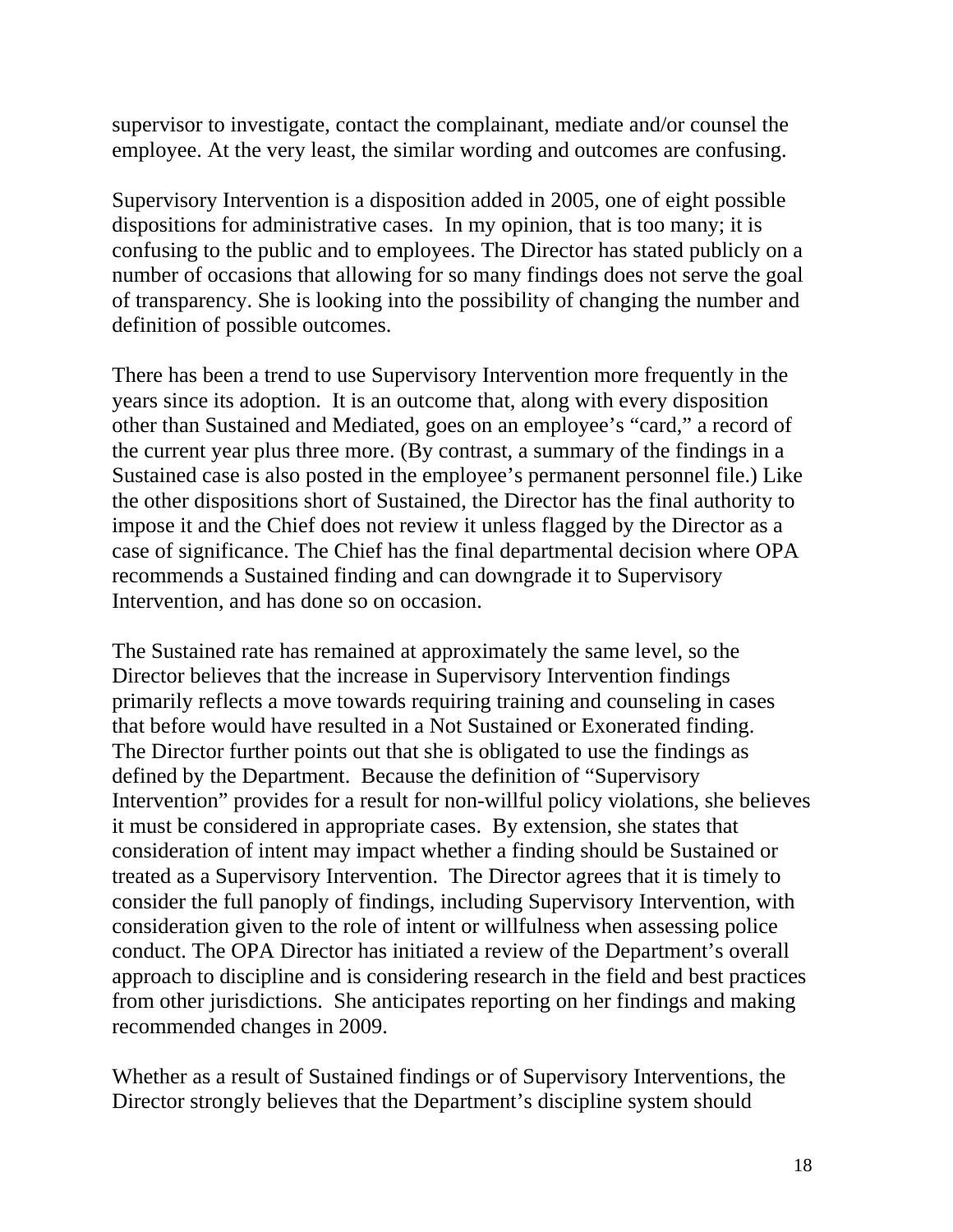provide for training and counseling in appropriate situations. The Department should consider whether punishing misconduct is as effective as other approaches to changing behavior. While certain violations should and will result in discipline up through termination, other misconduct can more appropriately be addressed through a wide range of training options.

My major disagreement with the widespread use of Supervisory Interventions is that it undercuts the duty of officers to be aware of Department policies and adds an implied requirement of intent to the finding of Sustained. A Sustained outcome is defined to mean that the allegation of misconduct is supported by a preponderance of the evidence. The definition of "misconduct" seems to have been somewhat reinterpreted since 2005 from a simple violation of Department policy to something requiring a "willful" intentional element. In criminal law, this implies an intention to violate a known norm. I have in the context of a number of cases over the past several years questioned this interpretation in the application of administrative discipline. In my view, the question should be whether a policy was violated. In most cases, lack of intent mistake, and good faith should be brought to bear to mitigate the resulting administrative discipline, including training or counseling.

One case illustrating these two views involved a field training officer who directed his trainee to put a person's identification into a mailbox, on the assumption that it would be delivered back to the individual, who had been transported to the hospital after an accident. While both officers should have been aware this was not a sufficient means of returning an ID, I felt that Supervisory Intervention was particularly inappropriate for the training officer. I also thought the result tended to downplay the importance of an identification card to an individual. The Director felt that the field training officer's understanding of postal procedures was not unreasonable, though inaccurate.

As noted in my report on obstruction arrests, and earlier in this Report, there is often not a bright line establishing when facts are sufficient to support a temporary detention or *Terry* stop of an individual on the street. On the other hand, the focus of the annual Street Skills training has been on this subject, and on policies surrounding this situation, which they regularly face on the street. Where there is a significant deficit of objective facts justifying detention, or failure to follow procedures, I believe Sustained is the proper outcome, however the discipline might be mitigated. For instance, given the training emphasis and public notoriety about the issue, I felt in two cases that the officers should have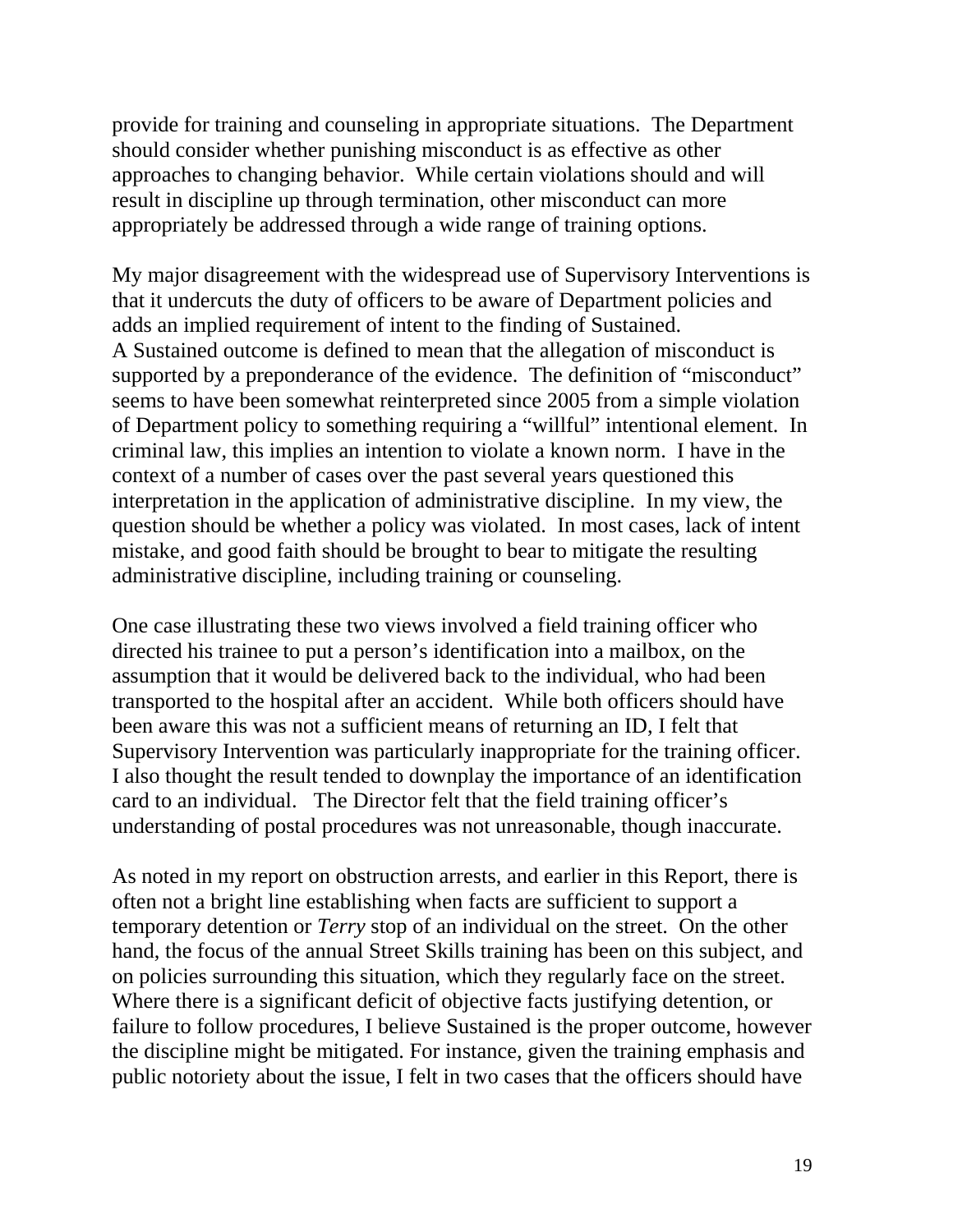had the basic understanding that they needed to call a supervisor before releasing a detained, handcuffed individual.

I disagreed with another Supervisory Intervention disposition of a Line Investigation where a Fraud Unit detective stopped a driver for using a cell phone and kept him waiting for a period of time until someone with a ticket book arrived and informed the detective that the cell phone law was not yet in effect. The driver perceived the officer as rudely abusive of his power, given the traffic situation that led to the stop, the delay, and the lack of explanation.

The Director concurred with the finding of Supervisory Intervention recommended by the Line Investigation because the named officer acted within his discretion. There was a recognized need for training in regard to Traffic Contact Reports and the finding resulted in training for the named officer and others in his unit.

In another case a Supervisory Intervention was determined because a supervisor did not understand his obligations in handling a Supervisory Referral. This is a good example of why I object to this outcome: an officer (in this case a sergeant) can simply say he didn't understand the policy, and he doesn't get a Sustained on his/her record.

I appreciate the Director's point that the percentage of cases resulting in Sustained has remained fairly consistent at the same time as the use of Supervisory Interventions has increased. However, as the above examples illustrate, my objections were specifically in cases where I thought the outcome should have been Sustained. I believe that further education on policies and practices can well come after a Sustained finding, and may have a good deal more impact at that point.

As is clear, this is a philosophical difference of opinion about how best to improve police practices. Given the increasing use of this disposition over recent years, I intend to review the returns of these cases for my Report in Spring of 2009 to see what supervisors in fact are doing in their "interventions." Such a review may add to this ongoing conversation.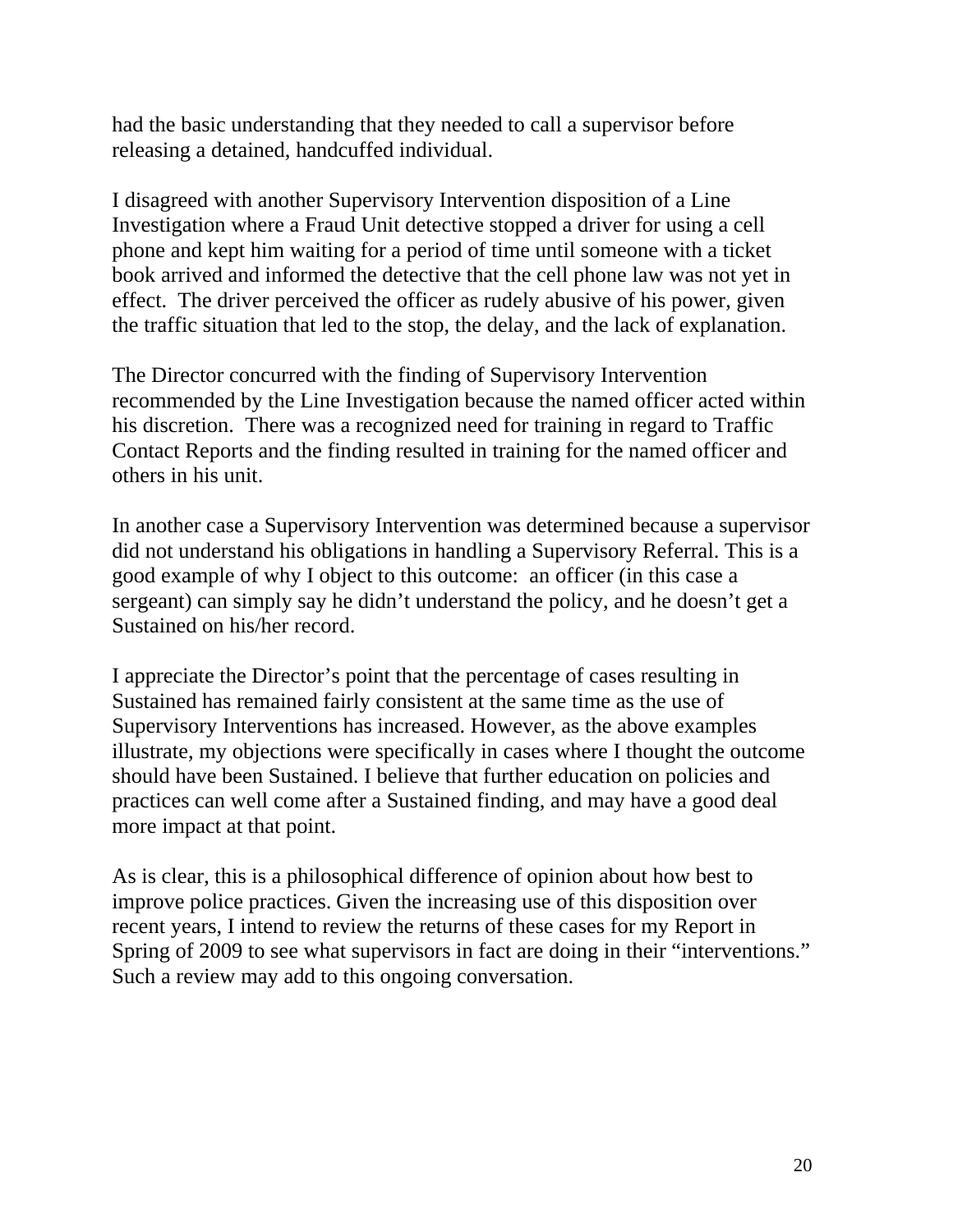#### **Due Process** *(Loudermill)* **Disciplinary Hearings and Access to Files**

Both the Mayor's and Council's Panels were concerned with employees presenting new information at the "hearings" before the Chief prior to discipline being imposed. Two remedies were crafted in the new Ordinance: 1/ the Director is to be present at these "hearings," which are in practice a meeting of the Chief, the employee, his representative, a representative of Human Resources, and an Assistant or Deputy Chief; and 2/ the case is to be sent back to OPA for further investigation if new information is presented. The Guild contract may make these solutions unworkable, however, since the 180-day clock is again running during the period of additional investigation.

I have been disturbed to note Guild representatives or members advising that information be purposely withheld from OPA-IS investigators in favor of presenting it directly to the Chief at the *Loudermill* hearing or even bypassing that hearing altogether and submitting new evidence in the "appeal" process. These developments should be closely watched and may require adjustment of the administrative discipline process, including the appropriate scope of review by the Public Safety Civil Service Commission in the future.

A related issue may arise in the new remand procedure: when and how does the Auditor have access to the new information presented at the *Loudermill* and the follow-up investigation? The Director has assured me I will be included in the follow-up loop.

Contrary to what many civil rights attorneys understand, the officers do not, as a rule, see the investigative file until after they have testified in their cases. In the initial notice of the complaint the officer receives a brief explanation of the allegations only. Where there is more than one officer interviewed they are directed not to discuss the matter, except with their Guild representative. Whether the Guild rep passes on information, is of course another matter.

As the Council's Panel opined, there is a sense among complainants that they are at a disadvantage, and should get an opportunity to "correct" the record, have their own appeal process, or produce information that may contradict what the officers say happened. While the Council Panel opined that access to OPA's files should be governed by the Public Disclosure laws, there are contractual obstacles that need to be addressed to accomplish that.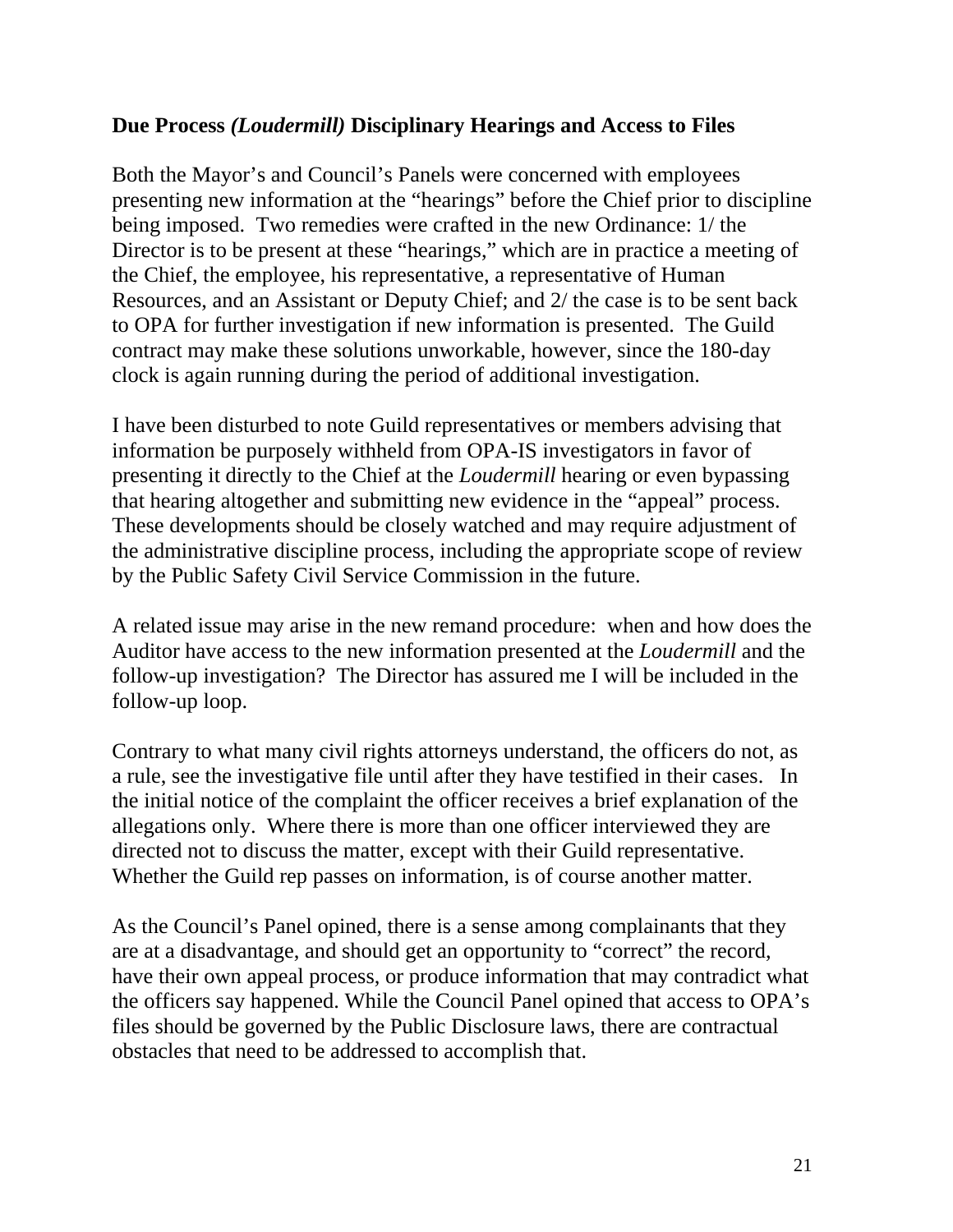The public does have other avenues available now – complainants can obtain copies of the in-car video and police reports, either before or after their interviews, by making simple records requests on the first floor of the Department's headquarters. More specific and detailed closure letters after disposition, and access to in-car videos, may ameliorate the public perceptions noted by the Panels.

### **Separation of Criminal and Administrative Cases**

Panel recommendations to separate the criminal and administrative cases were based on a concern that OPA-IS investigations not be used against complainants in court. The separation may, however, undercut the integrity of the administrative process in unforeseen ways. The prior contract allowed dual supervision of a case against an officer who, for instance, was investigated for domestic violence. The Domestic Violence Unit detectives would investigate and the OPA would be aware in real time of the interviews and evidence gathered, and thus be able to suggest avenues to be pursued. This allowed subject matter expertise to be combined with OPA oversight and insistence on timeliness.

The Panel recommendations resulted in a contractual change requiring complete separation between OPA and any criminal investigation of an employee. Now the investigating detectives have no timeline and no collaborative responsibilities. They can forward their conclusions to OPA whenever they complete their investigation, which may be too late for any meaningful OPA-IS inquiry to follow. The Auditor is deprived of any real time oversight as well, except to note to OPA that a case against an unknown employee has been pending for a long time when he/she reviews the quarterly log. The OPA, as noted above, can monitor these cases to some extent by asking the Chief to inquire on the progress of the criminal investigation.

The process is unclear where there are dual allegations in a complaint, for instance that an officer used excessive force and also stole money from an arrestee. Will the excessive force complaint await the investigation of the criminal allegation of theft? To what result under the 180-day rule?

The complexities of the interactions between criminal and OPA cases and the consequences given the 180-day rule are illustrated in a case involving one officer who committed a hit and run of occupied cars while blacked out and four colleagues who went to check on his welfare when he failed to show up for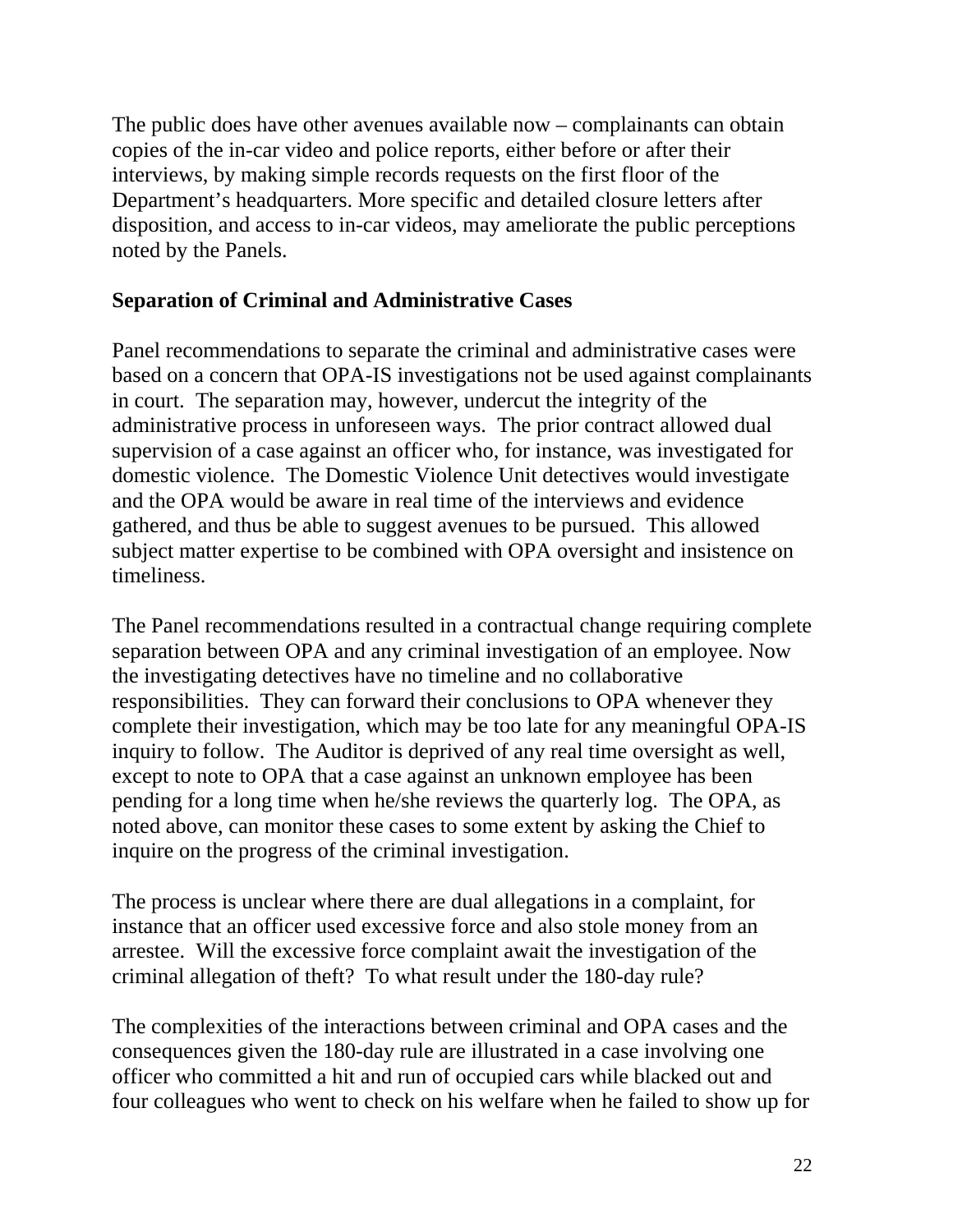roll-call. The case was initiated when a routine records check revealed a bench warrant outstanding for two years that the officer was ignorant of. The case was left open while that criminal case was resolved, which took almost a year. It was at that point, when the officer could be interviewed, that focus shifted to the roles of the co-workers: what did they know about the accident, given their visit to their colleague's home and observation of his seriously damaged car?; did they report the accident?; did they advise their supervisor of the employee's problems? They did attempt to investigate whether there had been a hit and run, but gave various answers about whether anyone advised the supervisor of any of these issues. Given that the events occurred three years earlier, and the officers had permission to check on their colleague, and the supervisor did not remember whether anyone reported the accident or the employee's serious drinking problems, there was a decision to give these officers a Supervisory Intervention. Factored into that decision was uncertainty as to whether the 180 day rule would prohibit a Sustained finding or discipline. The circumstances of this case illustrate the problems attendant to waiting for the completion of criminal charges against an officer before full facts are developed by OPA; the 180-day contract rule; and the use of Supervisory Intervention where a Sustained finding cannot be made.

## **CONCLUSION**

After extensive review, Seattle decided to maintain its unique "hybrid" system of civilian oversight. The aim is to combine independent, outside review with effective investigations by sworn personnel and policy access at the Command Staff level. The OPA, Chief, Mayor, City Council, and Guild have all cooperated to put into effect substantial adjustments to that system. The collaboration among all three civilian oversight modalities will be worked out in the coming year. My extended term of office allows me to bring my experience to bear during that process and perhaps to overlap with the incoming Auditor.

I intend in the present six-month period closing out my tenure as Auditor, to examine cases exceeding the 180-day deadline where discipline was contemplated, the sufficiency of detail in letters to complainants regarding resolution of their cases, and responses of supervisors to Supervisory Referrals and to cases with a final disposition of Supervisory Intervention.

Since I am near the conclusion of five years as Auditor, it is perhaps time to reiterate some of my continuing concerns, that I believe should be addressed in